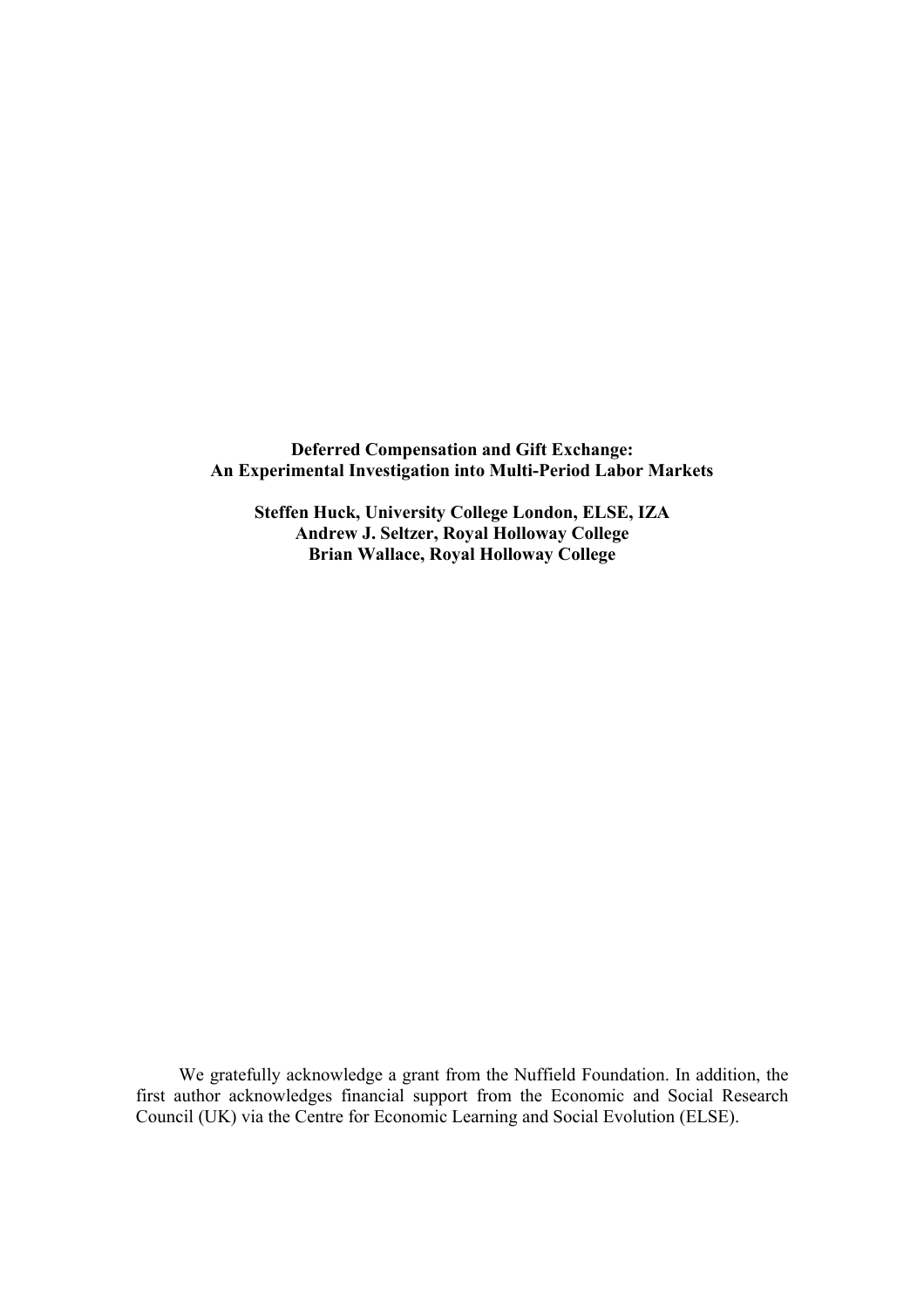# **Deferred Compensation and Gift Exchange: An Experimental Investigation into Multi-Period Labor Markets**

## **Abstract**

This paper examines the relationship between firms' wage offers and workers' supply of effort using a three-period experiment. In equilibrium, firms will offer deferred compensation: first period productivity is positive and wages are zero, while third period productivity is zero and wages are positive. The experiment produces strong evidence that deferred compensation increases worker effort; in about 70 percent of cases subjects supplied the optimal effort given the wage offer, and there was a strong effort response to future-period wages. We also find some evidence of gift exchange; worker players increased the effort levels in response to above equilibrium wage offers by a human, but not in response to similar offers by a computer. Finally, we find that firm players who are initially hesitant to defer compensation learn over time that it is beneficial to do so.

**Keywords:** deferred compensation, pensions, experimental labor economics, personnel economics, gift exchange, incentives, shirking.

**JEL class:** C91, J31, J41, M51, M52.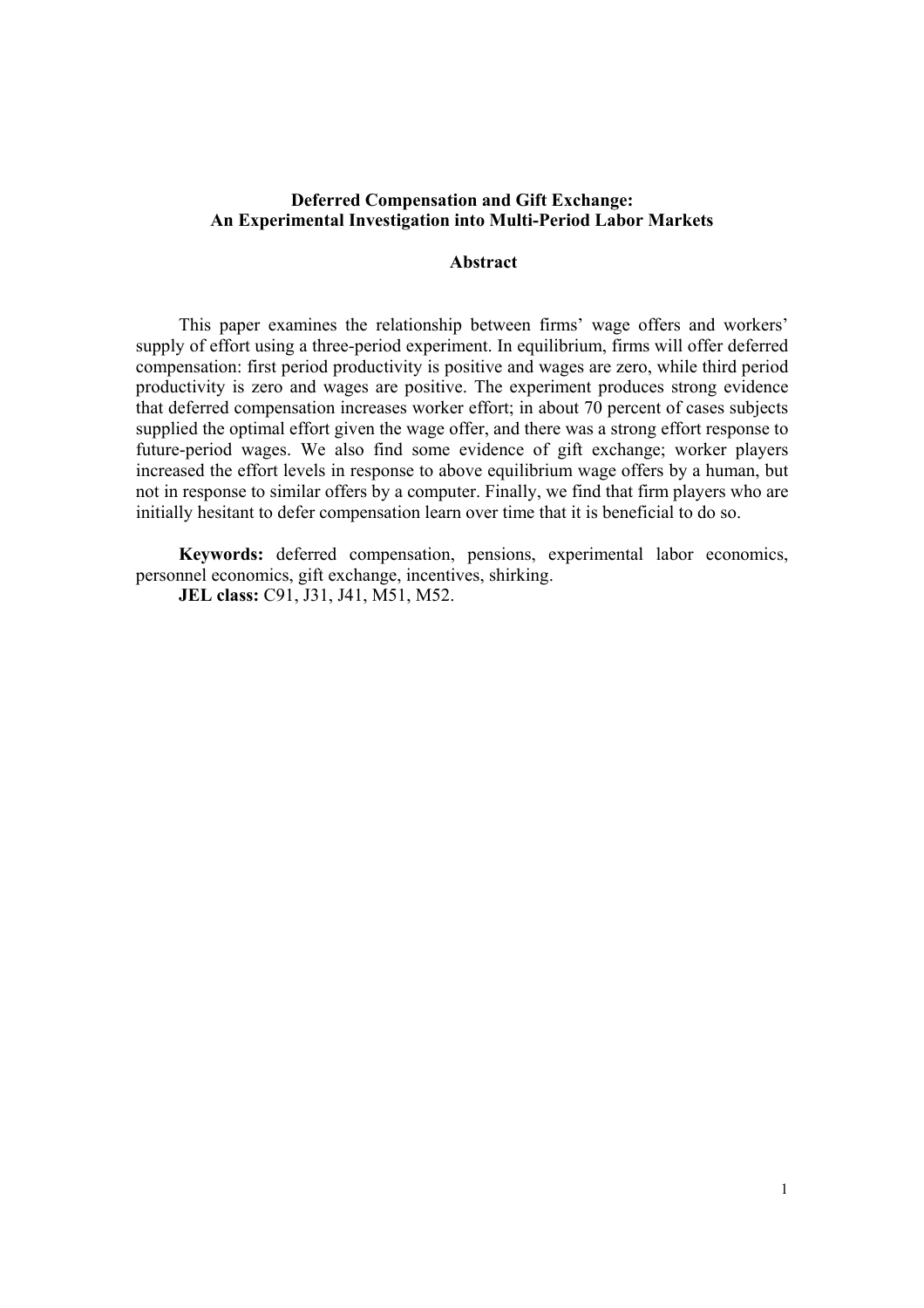Few questions in labour economics have been the subject of as much attention as the effect of workplace incentives on worker effort. It has been argued that firms will tend to offer 'hard' incentive-based schemes such as piece rates or commissions if workers' performance can be easily monitored. Recent empirical studies have shown that workplace incentive schemes produce significant effort responses from employees (Lazear (2000) and Prendergast (1999)). However, it is also recognized that if jobs involve multi-tasking or output is difficult to measure, workers may respond perversely to simple incentive schemes. For example, workers may increase the quantity of output while reducing quality. Alternatively, workers may devote an inefficiently high amount of time to tasks that are easily measured and inefficiently low amount of time at tasks that are more difficult to measure. For this reason, the argument goes, many firms do not use simple performance-based pay schemes, and instead attempt to reward long-term performance rather than short-term output.

One incentive scheme that ties rewards to longer-run measures of performance is deferred compensation (Lazear (1979)). In a deferred compensation contract the worker/employer relationship is expected to be long-term. Workers are underpaid during the early part of their career (that is pay < marginal revenue product) and overpaid during the later part of their career. This structure of compensation encourages higher effort; future pay always exceeds future productivity, thus workers have an incentive not to undertake actions that will lead to dismissal.<sup>1</sup> There are two ancillary incentive problems with deferred compensation contracts. First, firms have an incentive to renege on the contract and dismiss older workers whose pay exceeds productivity. This problem can be avoided by legally binding long-term contracts or by reputation mechanisms (i.e. a firm that dismisses older workers may have difficulty recruiting young workers in the future). Second, because older workers are overpaid, they will have an incentive to remain on the job past the optimal retirement point. This problem can be solved by a policy of mandatory retirement.

Because deferred compensation is an optimal contract only when there exist difficulties measuring short-term effort and output, there is an inherent problem in testing the theory directly. If the short-term performance were directly observable to the firm (and researcher) then the employer should be able to use other schemes. So, unsurprisingly, we are not aware of any empirical studies on the impact of deferred compensation on worker behavior. Instead the existing literature focuses on whether mandatory retirement and steep age earnings profiles are associated with jobs with monitoring difficulties (Hutchens (1987)); whether mergers or high bankruptcy probabilities are associated with flatter wage profiles (Gokhale et. al (1995)); and whether wages increase too much in later years of the career to be explained by productivity increases (Seltzer and Merrett (2000)).

This paper directly examines the relationship between deferred compensation and worker effort levels using experimental evidence. We create a simple three-period model with equilibrium predictions of deferred compensation and positive worker effort. The

<sup>&</sup>lt;sup>1</sup>Deferred compensation contracts have also been shown to reduce quits and attract future-minded employees (Salop and Salop (1976)). We do not analyze these properties in this paper.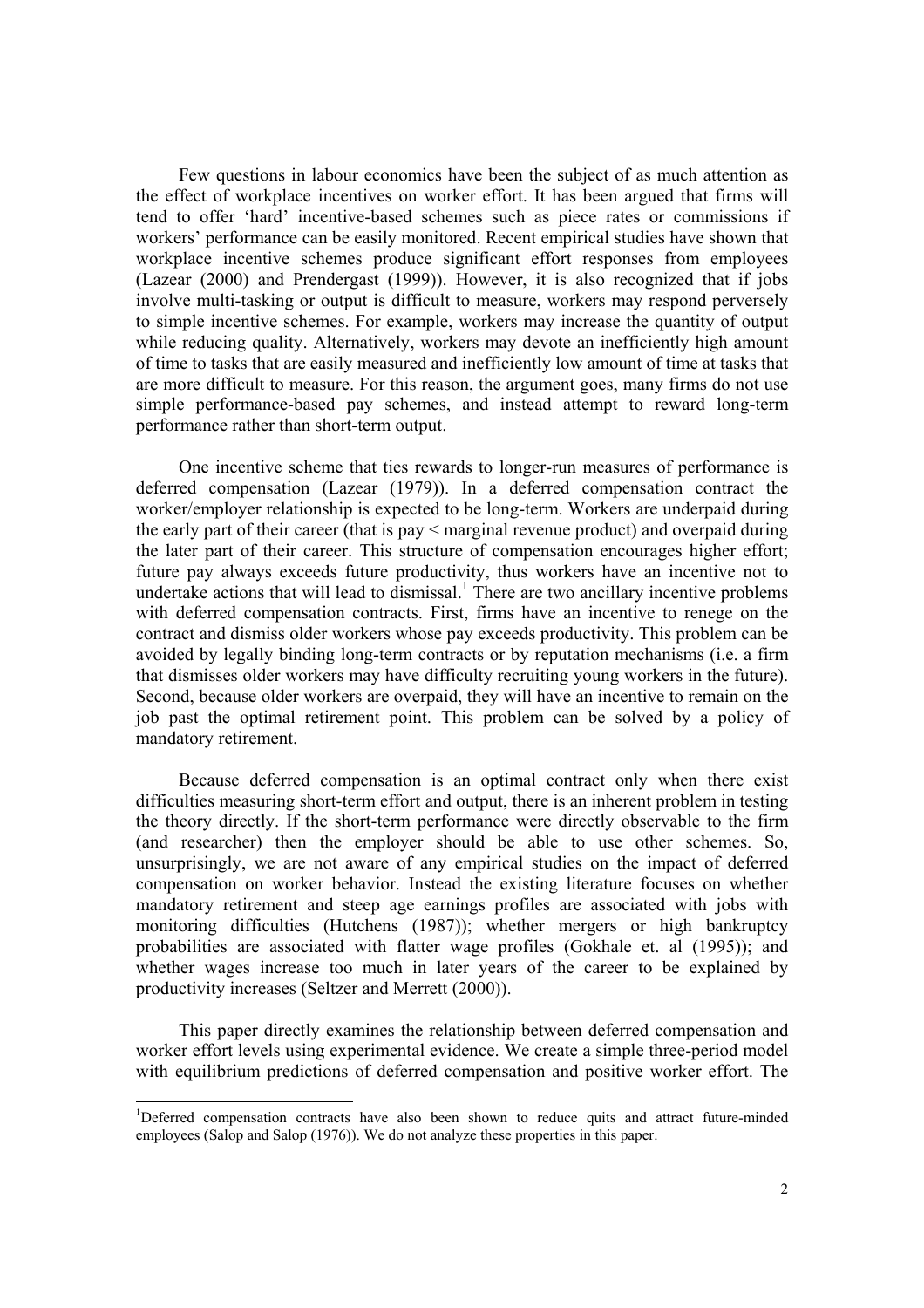model captures several of the important features of the Lazear model: namely equilibrium underpayment of young workers, equilibrium overpayment of old workers, equilibrium worker effort higher than in a spot labor market, and mandatory retirement. The basic structure of the experiment is as follows. In the first stage the firm player makes a binding wage offer for the 3 stages. The worker player then decides the level of effort to supply. If they supply low effort, the round ends with some probability; if they supply medium or high effort, the round continues to the second stage. The worker faces the same decision again in the second stage. The third stage corresponds to retirement, and, if it is reached, the firm player gives the worker player the pension promised at the start of the first stage. The experiment is designed such that higher effort increases productivity but has costs for the worker player. We ran the experiments with random matching of worker and firm players over 20 rounds in order to provide opportunities for learning while essentially keeping the strategic incentives of a one-shot game.

Another issue that we examine in this paper is the importance of fairness and giftgiving to the supply of effort. There exists a large literature in economics, sociology, and management that argues that gift-exchange may be as important as incentives to the supply of effort. Akerlof (1982) argues that labor contracts often contain partial gift exchanges whereby employers give workers above-market wages and workers give employment effort greater than what is necessary to avoid dismissal. Akerlof and Yellen (1990) argue that workers may withhold effort if they perceive their wages to be unfairly low. They further argue that in some cases workers will lower their own earnings in order to punish their employer for unfair wages.

There is also considerable experimental evidence that considerations of fairness and reciprocity induce subjects to deviate from equilibrium predictions. For example, Fehr, Kirchsteiger, and Riedl (1993, 1996) provide strong evidence for positive reciprocity and gift exchange. In these experiments workers respond to higher wages with choosing higher efforts even when they would maximize their income by choosing low efforts regardless of the wage. This form of gift exchange makes both, firm and worker, better off than they would be in equilibrium.<sup>2</sup> Falk and Gachter (2002) show that this effect of reciprocity is reinforced in repeated-game settings further increasing efficiency. The presence of reciprocity, fairness and gift exchange also affects the optimal design of contracts. Fehr, Klein, and Schmidt (2001) show, for example, that contracts that would be optimal if all agents were selfish can be rather bad for the firm if some workers are fair-minded. They also provide experimental evidence for this claim.<sup>3</sup>

As earlier studies, our experiment incorporates fairness considerations by allowing firm players to provide above-optimal compensation and worker players to supply aboveoptimal effort at each decision point. Depending on the wage offer, the worker player may also be able to supply below-optimal effort. We test for the importance of fairness to

<sup>&</sup>lt;sup>2</sup> However, in a competitive labour market gift exchange causes involuntary unemployment which makes some players (the unemployed) actually worse off. See also Fehr and Falk (1999) who show that firms do not accept offers from unemployed workers to work for less since they rightly fear that this destroys the benefits of reciprocal gift exchange. This gives rise to wage rigidities.

<sup>3</sup> Along similar lines, Bohnet, Frey, and Huck (2001) as well as Fehr and Gachter (2002) show how pecuniary incentives can crowd out intrinsic motivations and, thus, worsen performance.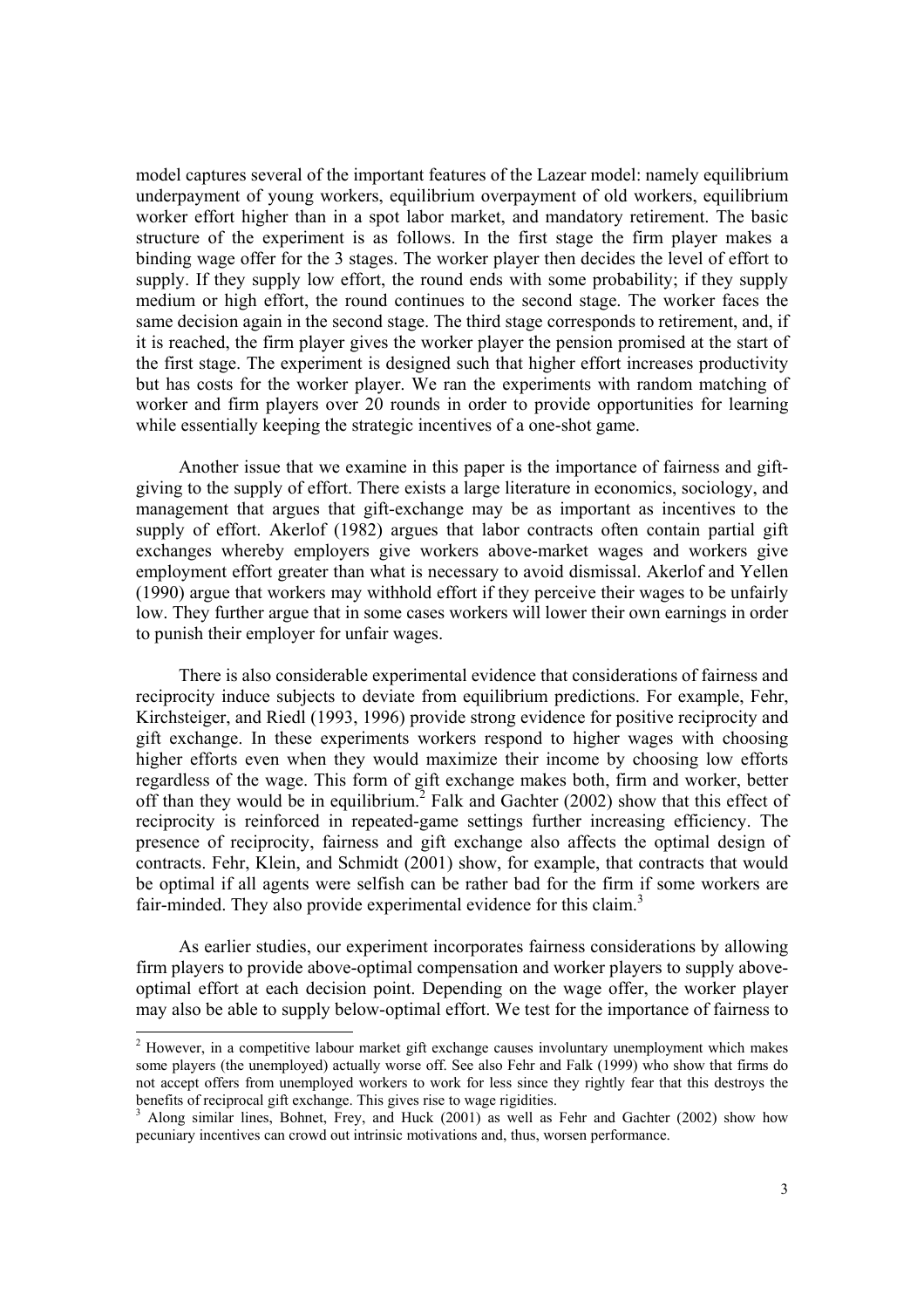worker behavior using two strategies. First, we look for evidence of gift exchange by examining whether above-optimal effort is a response to above-optimal wage offers. Second, we run a treatment where the role of the firm is played by a computer. We assume that subjects do not wish to give gifts to the computer, thus if worker players' behavior is the same in the two treatments we conclude that actions off the equilibrium path are due to genuine mistakes rather than gift giving.

The remainder of the paper is organized as follows. The first section outlines a simple three-period model of a deferred compensation contract which captures the essential features of Lazear's deferred compensation model. The second section describes the design of our experiment. The third section presents the results from both treatments. The fourth section concludes. It is shown that subjects behave largely in accordance with the predictions of the Lazear model. When offered deferred compensation, subjects supplied considerably higher levels of effort than when compensation was front-loaded. This is learned by firm players who pay ever increasing shares of the total wage in the last period. We also find some evidence for gift exchange. Worker players increased their effort levels in response to some wage offers with no theoretical incentive effects during the treatment with human firm players, but not to the same offers during the treatment with a computer firm player. However, the magnitude of effort increases in response to wage offers off the equilibrium path is far smaller than incentive-induced effort increases.

## **I. The Model**

 $\overline{a}$ 

Figure 1 shows a deferred compensation contract. In a competitive labor market, the contract offers lifetime wages that are equal in net present value to lifetime productivity; however, wages are less than productivity prior to  $T^*$  and greater than productivity thereafter.<sup>4</sup> These contracts normally contain two additional features to provide optimal incentives: mandatory retirement and policies that make it difficult for firms to dismiss older workers. In order for lifetime wages to be no greater than lifetime productivity, the worker must retire at or before T\*\*. At the start of the contract the worker is indifferent to the wage payments shown with retirement at  $T^{**}$  and a contract with wage equal to MRP. However, under the deferred compensation contract she will continue working past T\*\*, unless the contract contains a mandatory retirement provision. It is necessary to have provisions that make dismissal of older workers difficult in order to prevent firms from reneging on the implicit contract and dismissing the worker at  $T^*$ . Firms can commit not to renege through legally binding contracts such as "last hired, first fired" or through informal mechanism that depend on maintaining an honest reputation in order to recruit workers in the future.

<sup>&</sup>lt;sup>4</sup>The competitive labor market assumption is not necessary to capture the main points of Lazear model. Our model does not assume competitive labor markets, and in equilibrium lifetime wages are less than lifetime productivity. One consequence of assuming a non-competitive labor market is that our experiments do not have an obvious focal point whereby the subjects split the earnings for the round.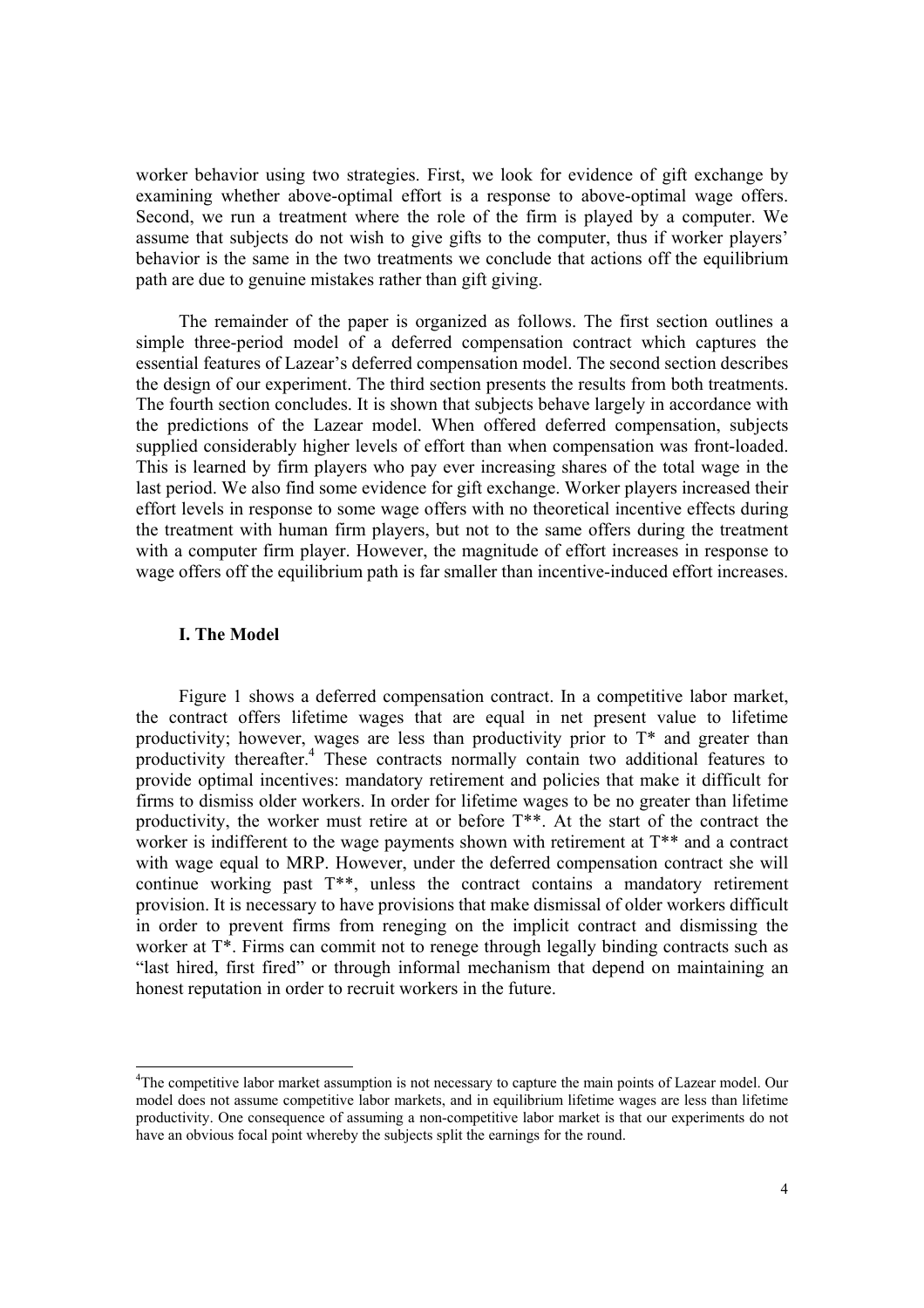Our experiments use a discretized version of Lazear's continuous time model with three periods reflecting the phases before  $T^*$ , between  $T^*$  and  $T^{**}$ , and after  $T^{**}$ (henceforth referred to as young worker – stage 1, old worker – stage 2, and retired worker – stage 3). At the start of each round firm players have to decide about wages for the first two stages and about a pension for the third

$$
(W_1, W_2, W_3) \in \mathbf{R}_{+0}^3.
$$

Worker players then have to decide their effort level in stages 1 and 2, with each choice modeled as a triple decision (low, medium, high). High effort leads to output  $Z_H$ which is assumed to be greater than the output under medium effort,  $Z_M$ , and, likewise, output under medium effort is greater than output under low effort  $Z_L$ , such that

$$
Z_H > Z_M > Z_L.
$$

We assume that there is an increasing cost of effort, C, i.e.

$$
C_H > C_M > C_L
$$

where H, M, and L again indicate the effort choice. This holds in both stages. If (and only if) low effort is detected, the worker is either sacked (after stage 1) or loses his pension (after stage 2). For the sake of simplicity, the detection probability is exogenously determined to be *p*. We assume that the firm can make a full commitment not to renege and dismiss a worker who has supplied medium or high effort.<sup>5</sup>

This game can be solved through backward induction. The equilibrium is as follows. First, note that in a one-shot game it is off the equilibrium path for the worker ever to supply high effort because the cost to the worker is increasing in effort level and he cannot be dismissed for supplying medium effort. The subgame perfect equilibrium solution is found by observing that if:

$$
(Z_M - C_M) > (Z_L - C_L)
$$

the joint surplus is maximized if the worker supplies medium effort in both periods. Thus the firm will be willing to compensate the worker for the cost of extra effort. Analyzing the worker's second period choice of whether to supply medium effort, we find he does so whenever:

$$
(1) \qquad (1 - p)W_3 - C_L \le W_3 - C_M
$$

<sup>&</sup>lt;sup>5</sup>In a related paper we are examining the importance of this assumption to the wage offers made by firm players and the effort response of worker players. We conduct two additional treatments; first whereby the firm players cannot commit to wage offers and are allowed to change their wage offer at the start of each stage, and second whereby the firm player is allowed to change their wage offer at the start of each stage, but the worker player has a complete history of offers made by the firm player in previous rounds.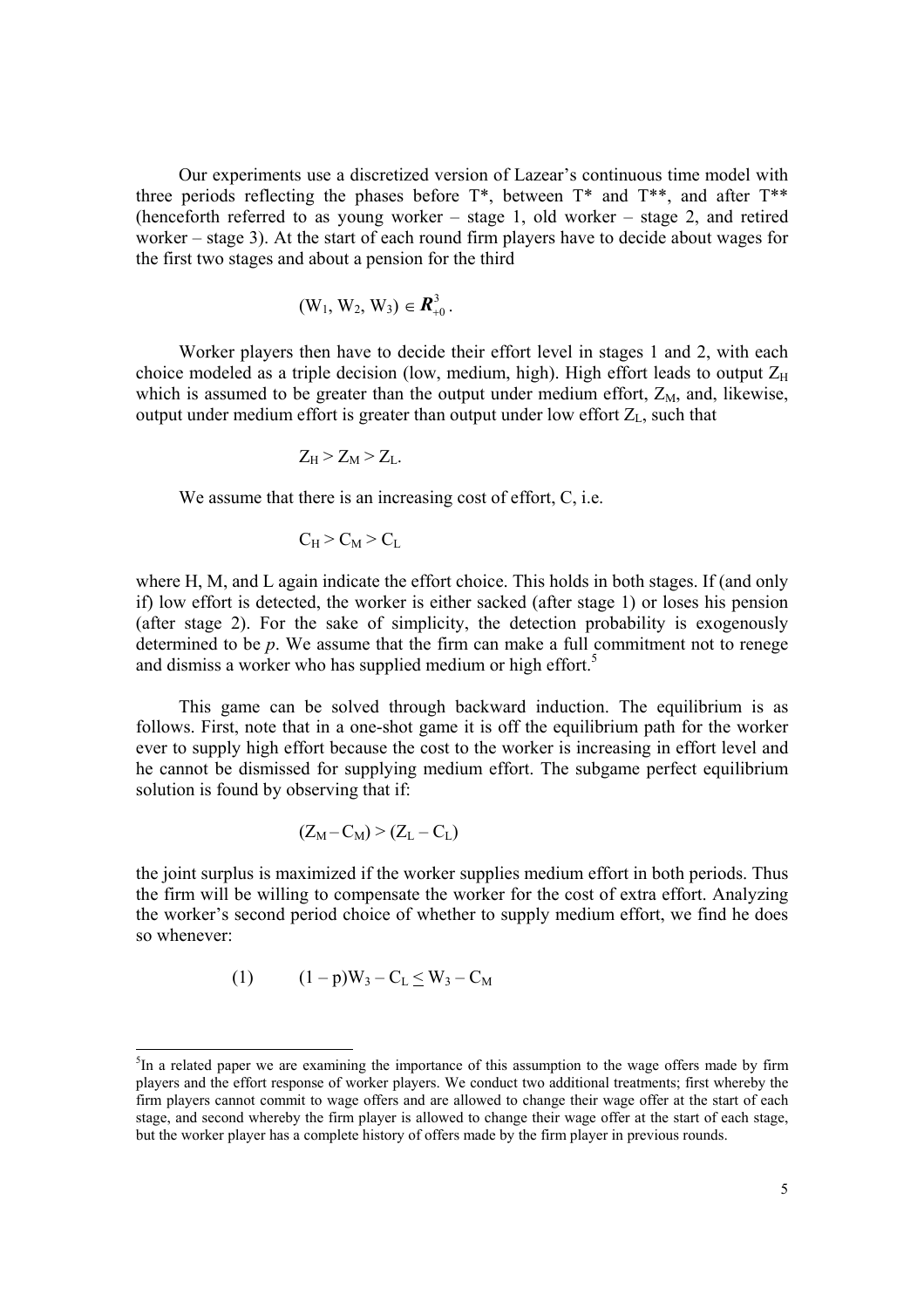His first period choice depends on what he expects to do in the second period. If condition (1) is fulfilled, i.e. that the pension is sufficiently high to deter low effort in the second period, then medium effort in stage 1 pays only if:

$$
(2) \qquad (1-p)(W_2+W_3-C_M)-C_L \leq W_2+W_3-2C_M
$$

Profit maximization implies that  $W_2$  and  $W_3$  are chosen such that (1) and (2) hold with equality. Notice that there is no restriction on  $W_1$ , which does not influence the worker's behavior and can be viewed as a windfall or gift, and thus is zero in equilibrium. From (1) we obtain the equilibrium pension:

$$
W_3 = (C_M - C_L)/p.
$$

Substituting this in (2) we obtain:

$$
W_2 = C_M.
$$

Thus, the equilibrium prediction is that firms will offer the wage profile<sup>6</sup> (0, C<sub>M</sub>, (C<sub>M</sub> –  $C_L$ )/p); workers will supply effort levels (MEDIUM, MEDIUM); and net productivity will be  $(Z_M - C_M, Z_M - C_M, 0)$ . The resulting payoffs over the three periods are  $(-C_M, 0, 0)$  $(C_M - C_L)/p$  for the worker and  $(Z_M, Z_M - C_M, -(C_M - C_L)/p)$  for the firm.

## **Experimental Design**

 $\overline{a}$ 

We ran two treatments in this experiment to distinguish between optimal responses to incentives, gift exchange, and genuine mistakes. In the first treatment (henceforth referred to as the Human Treatment) ten subjects (5 workers and 5 firms) participated in each session. Subjects were assigned the role of firm or worker at the beginning of the experiment and kept their role throughout the session. Each session consisted of 20 rounds, with random matching of workers and firms in order to approximate a one-shot game in each round. The experiment was programmed and conducted with the software z-Tree (Fischbacher (1999)). We ran 6 sessions, thus there are observations for 30 worker players and 30 firm players over 20 rounds. The subjects were students at Royal Holloway and UCL, University of London. Sessions lasted approximately 100 minutes and mean earnings were £20.20 for firm players and £21.30 for worker players (including a £4 show-up fee).

The parameters of the model were set as follows:  $p = 0.5$ ,  $C_L = 0$ ,  $C_M = 20$ ,  $C_H =$ 40,  $Z_L$  = 50,  $Z_M$  = 100,  $Z_H$  = 140. Thus the worker players' optimal strategies are:

<sup>&</sup>lt;sup>6</sup>Note that in the model the worker has a zero discount rate and thus their effort in stage 1 will respond the same way to payments in stage 2 or stage 3. Thus the equilibrium can be characterized as  $(0, X, Y)$  where  $0 \leq X \leq C_M$  and  $(C_M-C_L)/p \leq Y \leq C_M+(C_M-C_L)/p$ . In the presence of some small discount rate, the equilibrium described above is unique.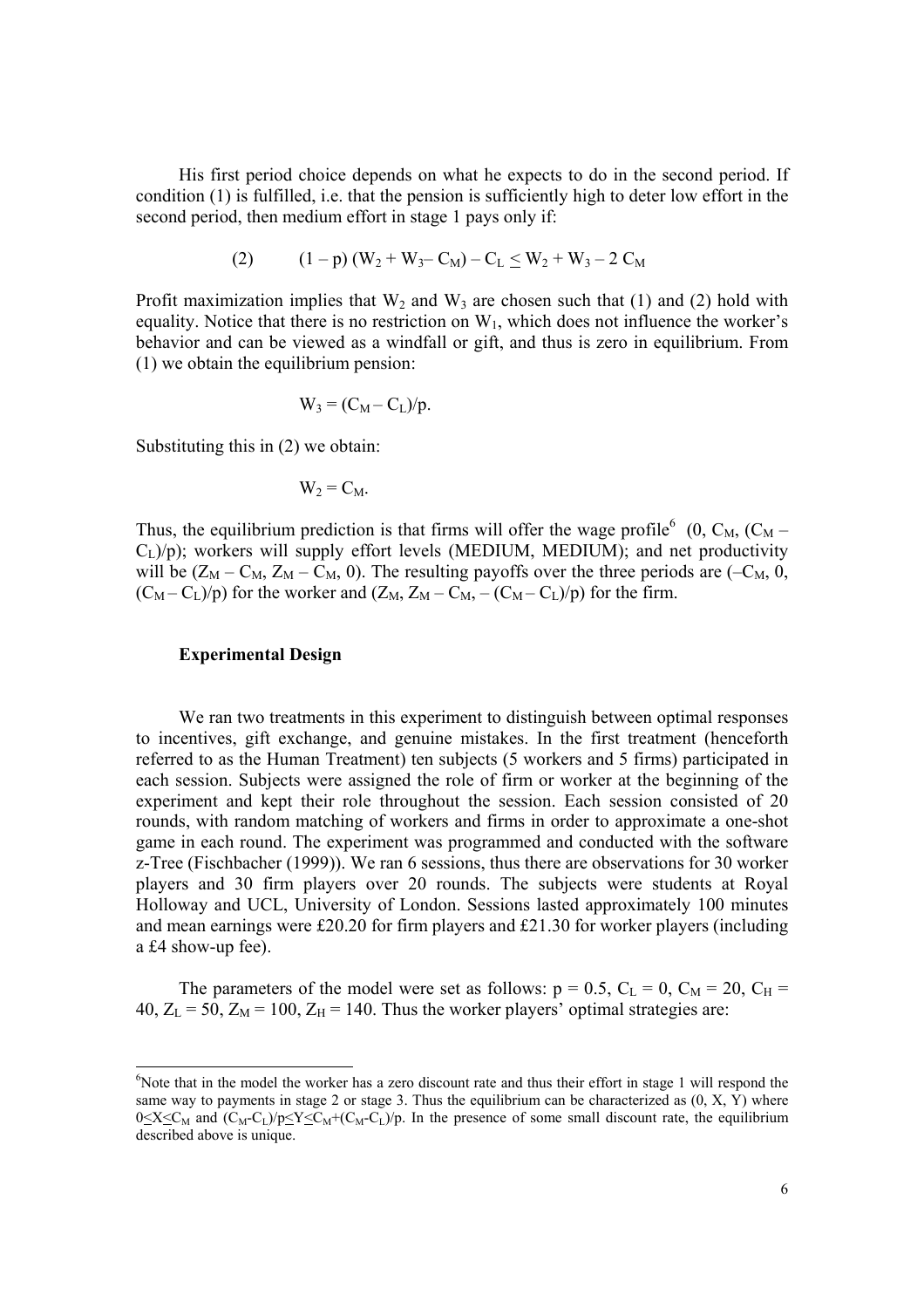Stage 1: Effort = MEDIUM if  $W_2 \ge 40$  or  $(W_2 + W_3) \ge 60$ ; Effort = LOW otherwise Stage 2: Effort = MEDIUM if  $W_3 > 40$ ; Effort = LOW otherwise

In the context of this experiment, we define gift giving by the firm player to be pay above the optimal levels (i.e.  $W_1 > 0$ ,  $W_2 > 20$ , or  $W_2 + W_3 > 60$ ) and gift giving by the worker player to be excess effort (i.e. high effort, given either low or medium was optimal or medium effort, given that low effort was optimal**).** We define gift exchange to be gift giving by both players in a given round. To test for gift exchange we examine first whether excess effort occurs more frequently than insufficient effort, and, second, whether excess effort is more likely to occur following gift giving by the firm player.<sup>7</sup>

In order to distinguish between simple mistakes and gift giving, we ran a second treatment in which 30 worker players interacted with a computer firm player (henceforth referred to as the Computer Treatment). We assume that players would only wish to give gifts to other human players, thus excess or deficient effort levels in the Computer Treatment are viewed as genuine mistakes. Thus if there is a greater tendency for worker players to provide excess effort in the Human Treatment than in the Computer Treatment, we conclude that gift exchange influences the wage/effort relationship.

In order to make the comparison between the two treatments as straightforward as possible we took the values for  $W_1$ ,  $W_2$ , and  $W_3$  in the Computer Treatment from the actually chosen ones in the Human Treatment. In other words, the computer was programmed with 30 strategies based on the wage offers received over 20 rounds by each of the worker players in the Human Treatment. It is not possible for the Computer Treatment to precisely replicate the Human Treatment because the manner in which each round proceeds depends on the actions of the worker player and the coin toss. However, given the same actions by the worker players and the same coin toss outcomes, the payoffs will be the same in the two treatments.

A complete set of instructions given to subjects in the two treatments is presented in the Appendix to this paper.

## **III. Results**

Let us first focus on the behavior of worker players. We examine the extent to which worker players supplied optimal effort, given the wage offers. We then examine the determinants of suboptimal effort levels to distinguish between genuine mistakes and gift giving.

<sup>&</sup>lt;sup>7</sup> A potential problem with the first part of this definition is that there exists an asymmetry between excess and deficient effort in the experiment design. It is possible for the worker player to provide excess effort regardless of the values of  $W_1$ ,  $W_2$ ,  $W_3$  by playing HIGH; however, deficient effort is only possible if the optimal effort level is MEDIUM.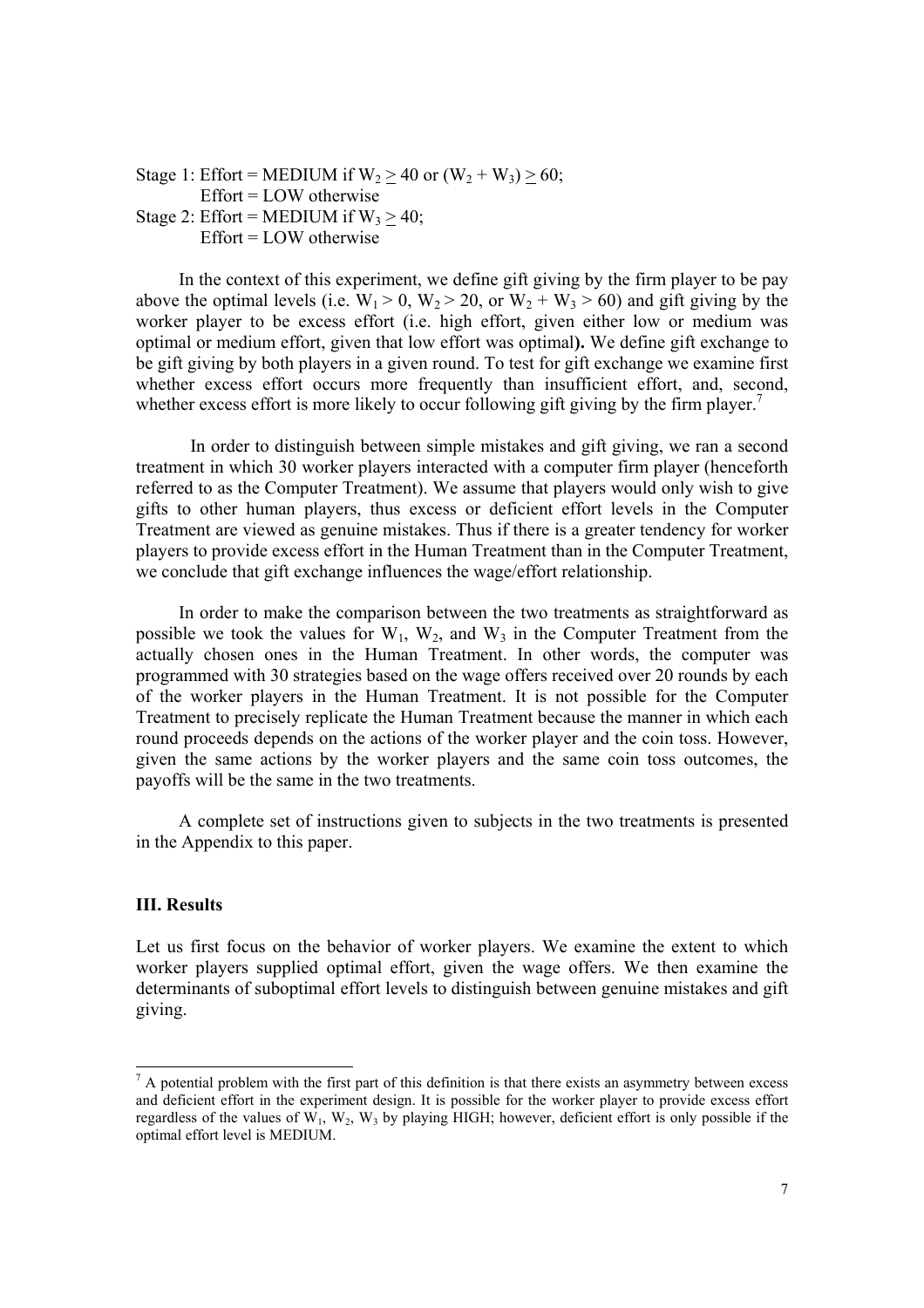The evidence shows that subjects typically supplied optimal effort, thus contract design has a strong influence on effort levels. In the human treatment, subjects supplied optimal effort levels 68.2 percent of the time. In the computer treatment, subjects supplied optimal effort levels 72.9 percent of the time. Subjects acted optimally the majority of the time regardless of whether the optimal action was low or medium. In the cases where the optimal was medium, worker players played medium 61.1 percent of the time and played high a further 12.0 percent of the time. In the computer treatment, the analogous figures are 79.2 percent and 6.5 percent. This evidence provides strong support for the prediction of the Lazear model that deferred compensation can be used to elicit increased effort.

A breakdown of the optimality of effort supplied is shown in Figure 2. There is considerable similarity between the two treatments. The proportion providing optimal effort increases over the course of the experiment. Another similarity is that in both treatments, a higher proportion of players supplied excess effort than deficient effort, particularly during the second stage. There are two differences between the computer and human treatments that deserve further attention. First, worker players supplied high effort more frequently in the human treatment (7.2 percent of observations) than in the computer treatment (5.7 percent of observations). Second, more workers supplied less than optimal effort (12.2 percent of observations) than in the computer treatment (7.2 percent). However, at the aggregate level, there is, at best, limited evidence that the two treatments are significantly different. Using data pooled across rounds and a Pearson  $\chi^2$ test of the similarity of the distribution of insufficient, correct, and excess effort levels across the two treatments we reject, at a 5 percent level ( $\chi^2$  = 12.75), the null hypothesis that the distributions are the same for stage 1 and accept at a null hypothesis that the distributions are the same for stage 2 ( $\chi^2$  = 2.57). However, this test assumes independence of observations, that is to say no interdependency of subjects' behavior across rounds. When the Pearson  $\chi^2$  test is done on a round-by-round basis, we can not reject the similarity of the two distributions at a 5 percent level in any round of stage 1 and only reject it at a 10 percent level in 3 rounds. We do not reject the null hypothesis at even a 10 percent level for any round in stage 2.

To determine whether suboptimal actions were mistakes or a form of gift giving, we have run a series of regressions analyzing the actions of the worker players. We use two sets of dependent variables in the analysis: first,  $ACTION<sub>1</sub>$  and  $ACTION<sub>2</sub>$  (0 = low, 1  $=$  medium,  $2 =$  high), and, second, TOO LOW<sub>1</sub>, TOO LOW<sub>2</sub>, TOO HIGH<sub>1</sub>, and TOO HIGH<sub>2</sub> (1 = action is suboptimally low or high in the first or second stage low, and 0 otherwise).

The first set of tests examines the determinants of  $\text{ACTION}_1$  and  $\text{ACTION}_2$  using multinomial logit regressions.<sup>8</sup> To provide sensitivity analysis for our results, we report four specifications for both treatments. The first specification is the most parsimonious,

 ${}^{8}$ Because each subject plays 20 rounds there is a repeated measurement problem, with the consequence that standard methods will underestimate the variance of the coefficient. To accommodate repeated measurement, we ran the multinomial logit regressions clustering on individual subjects. See White (1980) and StataCorp (2003) for details.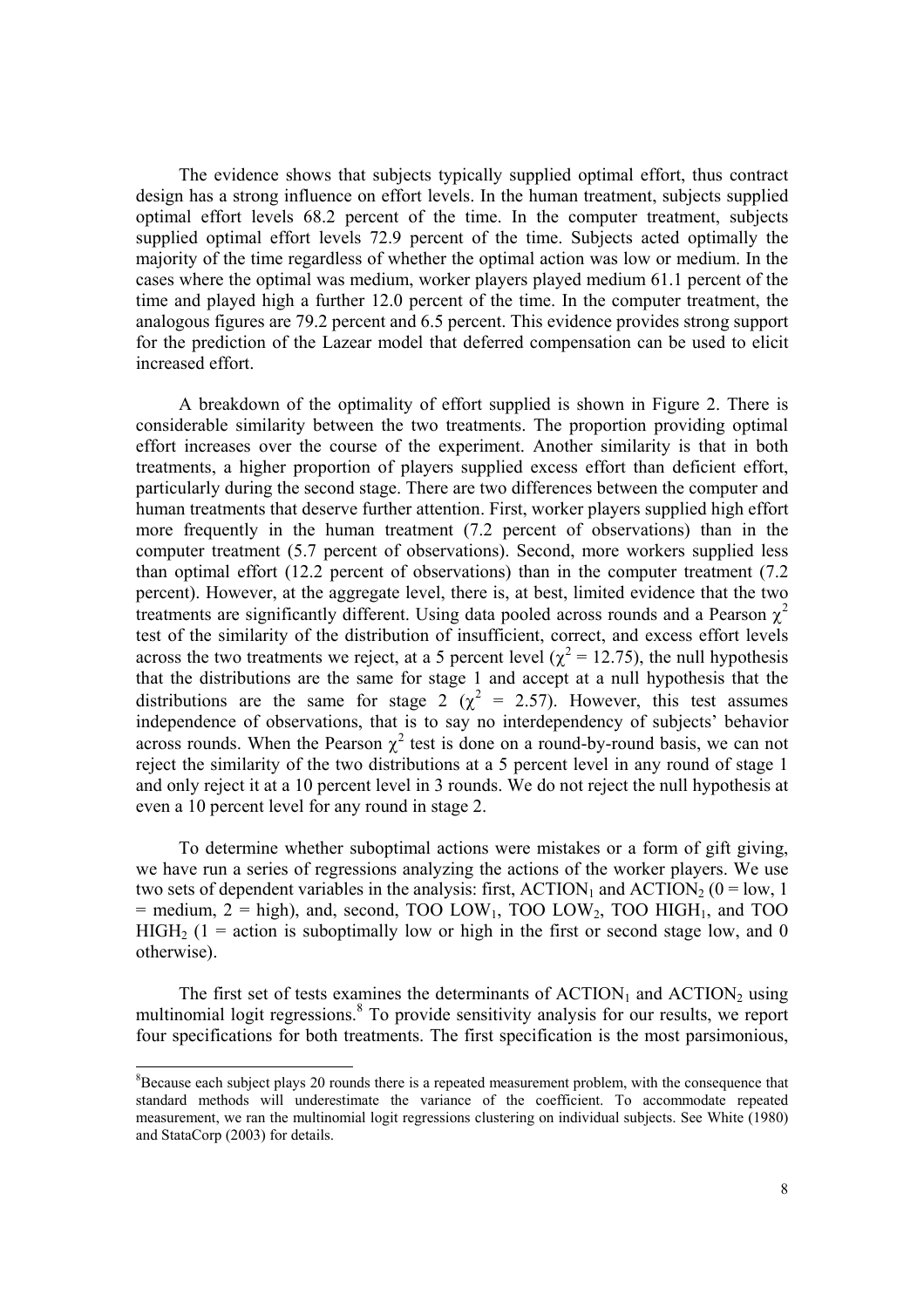using only the wage offers  $(W_1, W_2,$  and  $W_3)$  as explanatory variables. The Lazear model predicts that  $W_1$  will have no effect on effort and that  $W_2$  and  $W_3$  will have an equal positive effect on the probability that first period effort levels are medium. The model also predicts that only  $W_3$  will have a positive effect on the probability that second period effort levels are medium. The gift exchange model predicts that  $W_1$ ,  $W_2$ , and  $W_3$  will all have a positive effect on the probability that effort is high in both periods. The second specification again uses only the wage offers as explanatory variables, but only using the results from rounds 13 to 20. The third specification adds two variables that capture the effect of subjects' understanding of the experiment: ROUND – the number of times that the subject has played the game, a measure of learning by doing; and TEST SCORE – the score that the subject attained on a pre-experimental quiz.<sup>9</sup> If players intended to maximize their earnings (i.e. behave in accordance with the Lazear model), but made mistakes in their calculations, one would expect that more knowledgeable players would be less likely to play high, thus the coefficients on both ROUND and TEST SCORE would be negative in the regression for ACTION = high. As medium effort may be either an optimal or suboptimal action, depending on the wage offer, we do not have any prior expectations for the sign of these coefficients in the regression for ACTION = medium. The fourth specification adds subjects' personal characteristics from their answers to the post-experimental questionnaire. These variables include SEX, AGE, STUDY YEAR (undergraduate  $=1, 2, 3$ ; masters  $= 4$ ; PhD  $= 5, 6, 7$ ), ECONOMICS (1 if majoring in economics), and session dummies. These variables are included as controls, and we do not have strong prior expectations on the signs of the coefficients.<sup>10</sup>

The regression results for the first and second stages are shown in Tables 1 and 2, respectively. Overall the regressions have considerable explanatory power, with each specification being significant at even a .01 percent level. The regressions generally confirm the predictions of the Lazear model. In all specifications of the model  $W_2$  and  $W_3$ have a positive, statistically significant influence on the probability that subjects play medium effort in the first period;  $W_3$  has a positive, statistically significant influence on the probability that subjects play medium in the second period. None of the wage offers for current or previous periods ( $W_1$  in the regressions for stage 1 and  $W_1$  and  $W_2$  in the regressions for stage 2) has an impact on the probability that a subject supplies medium effort. The coefficients on the knowledge variables are also generally in accordance with the view that subjects intended to maximize earnings, but were computationally limited. In most specifications TEST SCORE has a significantly negative effect on the probability that the subject supplied high effort. In several specifications ROUND has a significantly negative effect on the probability that a subject supplied high effort.<sup>11</sup>

<sup>&</sup>lt;sup>9</sup>Subjects took a quiz with 13 questions based on the instructions shown in the Appendix prior to the experiment commencing. Their computer screen indicated incorrect answers and subjects were required to resubmit answers to these questions. The experiment did not begin until each subject had correctly answered each of the questions. The variable TEST SCORE reflects the number of correct answers on the first time the subject submitted the quiz.

<sup>&</sup>lt;sup>10</sup>The coefficients do not help to distinguish between gift giving and optimization based on incentives, and are thus not reported in the tables. A complete set of results is available on request from the authors.

<sup>&</sup>lt;sup>11</sup>Anecdotally, this coincides with evidence from the post-experimental questionnaires. A few subjects indicated that they did not completely understand the game initially and improved their performance through trial and error.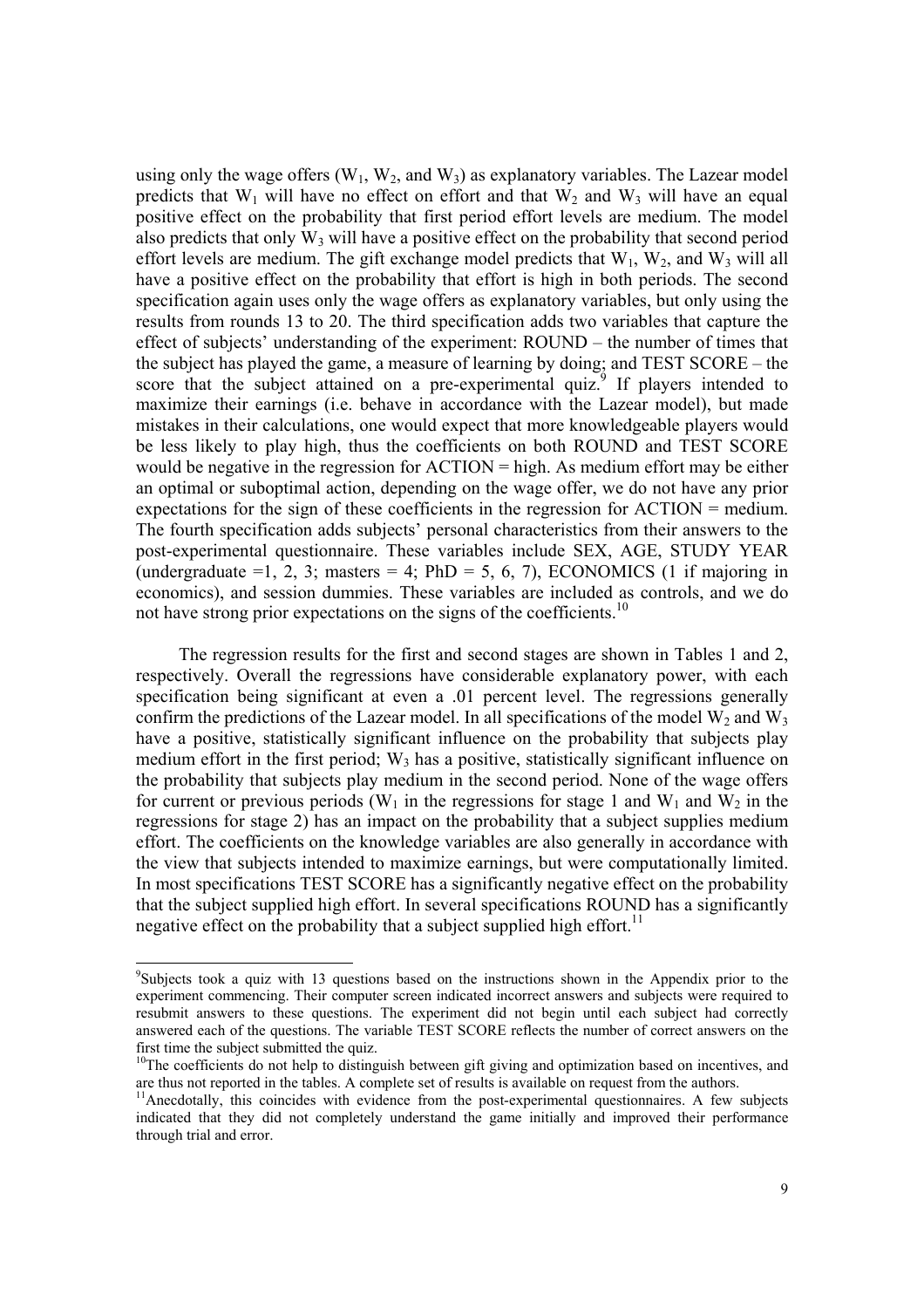The results also provide some evidence for the gift exchange hypothesis.  $W_2$  and W<sub>3</sub> have a positive, statistically significant influence on the probability that subjects supply high effort in the first period; and  $W_3$  has a positive, statistically significant influence on the probability that subjects supply high effort in the second period. However, the coefficients on these variables are very similar in the Human and Computer Treatments, and thus we do not interpret them as gift exchange. One result that is consistent with gift exchange is the coefficient on  $W_1$  in the first period. In all specifications of the Human Treatment  $W_1$  has a positive, statistically significant influence on the probability that subjects played high effort, but in the Computer Treatment the coefficient on  $W_1$  is statistically insignificant. Though this is consistent with gift exchange, this effect is of considerably smaller magnitude than the effect of the incentive variables.

Table 3 shows the estimated probabilities that the worker player plays low, medium, or high given several hypothetical values of  $W_1$ ,  $W_2$ ,  $W_3$  based on the parsimonious specifications in Tables 1 and 2. Table 3 provides further support of the Lazear model. The estimated probability of making the optimal decision is over 50 percent for most values of  $W_1$ ,  $W_2$ , and  $W_3$ , though there is a slight bias to playing low. Worker players did not respond to increases in  $W_1$ ; the estimated effort supplied in response to  $(20, 0, 0)$  is virtually identically to that supplied in response to  $(0, 0, 0)$  and similarly with (20, 20, 40) and (0, 20, 40). There is also some evidence of gift exchange. It is evident that worker players typically supplied more effort, and particularly were more likely to supply high effort, given the same wage offers in Human Treatment than in the Computer Treatment.

As a second set of tests we have run a series of logit regressions on the determinants of suboptimal effort. The dependent variables are TOO LOW (effort = low, optimal effort = medium) and TOO HIGH (effort = high or effort = medium, optimal effort = low). We ran two specifications of the regressions: first with just  $W_1$ ,  $W_2$ , and  $W_3$ as independent variables and second with the addition of TEST SCORE, ROUND, and personal characteristics.<sup>12</sup> We interpret positive coefficients on  $W_1$ ,  $W_2$ , and  $W_3$  in the regressions on TOO HIGH as evidence of gift exchange.

The regression results for stage 1 and stage 2 are presented in tables 4 and 5. There is some evidence of gift exchange in table 4. The coefficient on TOO HIGH is significantly positive in the Human Treatment, but insignificant in the Computer Treatment. A couple of other results merit further discussion. The coefficients on  $W_2$  and W<sub>3</sub> are significantly negative in all specifications of in the first stage regression on TOO LOW for both the Human and Computer Treatments. One possible interpretation of this result is that subjects intended to act in accordance with the Lazear model, but are boundedly rational and capable of mistakes. When particularly high wage offers came through, they may have thought more carefully about their actions and thus been more

<sup>&</sup>lt;sup>12</sup>We also ran the regressions with ROUND and TEST SCORE but without personal characteristics. The results were very similar to those of the regressions with personal characteristics and are thus not reported in this paper.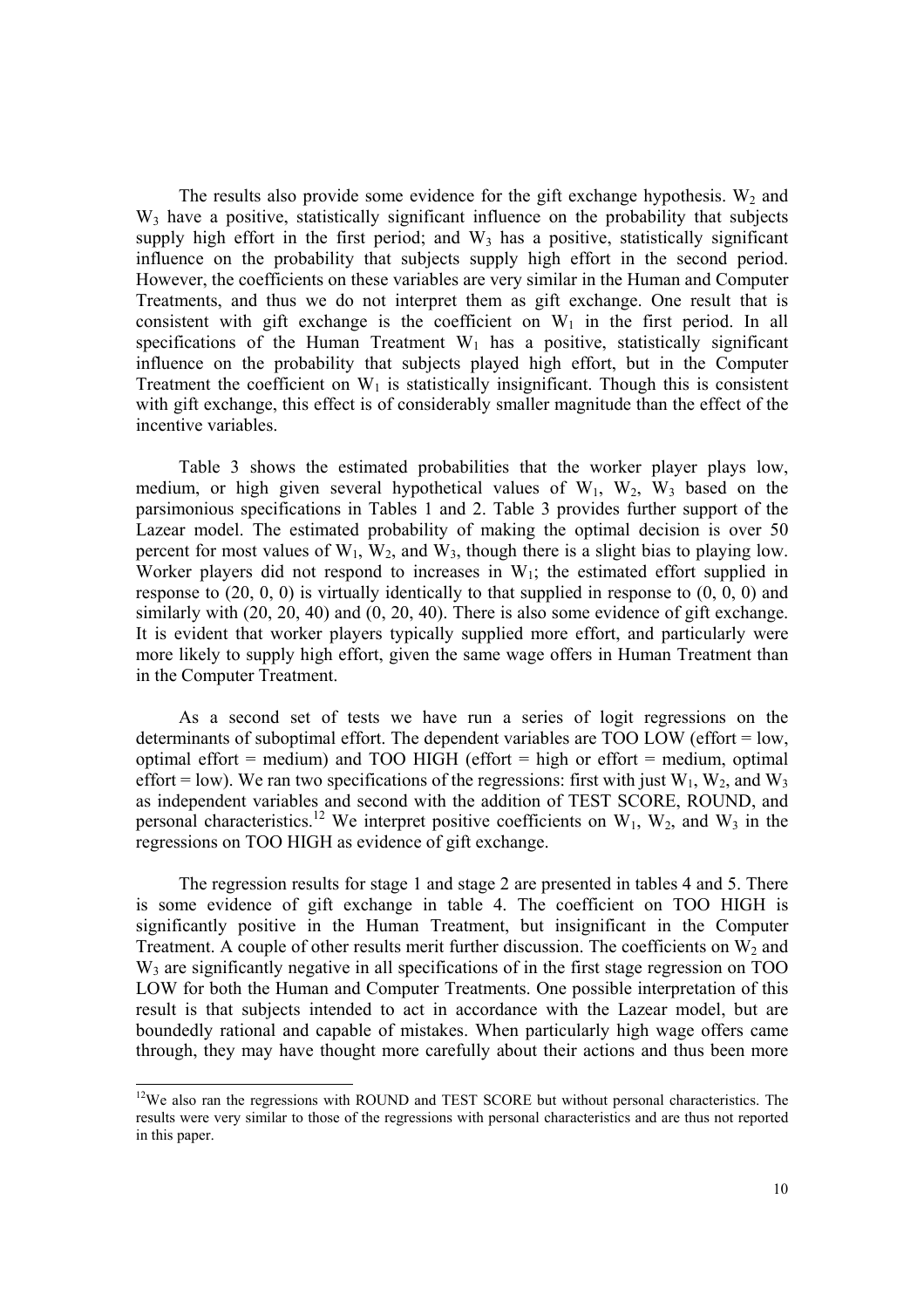likely to avoid supplying low effort and risking an end to the round. There is further evidence of intended earnings maximization coupled with evidence of bounded rationality from the knowledge variables. In six of the eight specifications there is a significantly negative coefficient on TEST SCORE, ROUND, or both, indicating that subjects with a better understanding of the game were less likely to provide suboptimal effort levels.

We summarize our findings for worker players in the following:

**Result 1** *Worker behavior is predicted extremely well by the Lazear model. Subjects respond extremely well to the monetary incentives provided. There is, however, also some evidence for gift giving. When playing against human firm players, workers are more generous when being treated generously. Finally, we find evidence for bounded rationality and learning. Workers play more often optimally when they had an immediate understanding of the rules of the game and when they had gathered more experience by actually playing the game.* 

The behavior of firm players is more complex. Unlike the worker players whose decisions map directly into payoffs, the firm players must anticipate the worker players' response to their wage offer. To the extent that worker players' actual strategies deviate from equilibrium and these deviations change over time, firm players must also update their offers.

The expected payoff to the firm player can be calculated under the assumptions that 1) worker players always provide the equilibrium response to their wage offer and 2) worker players respond probabilistically in the manner estimated in Tables 1 and 2, parsimonious specifications. Under equilibrium response, the firm player's expected payoff is:

200 - W<sub>1</sub> - W<sub>2</sub> - W<sub>3</sub> if  $(W_2+W_3) \ge 60$  and  $W_3 \ge 40$ 150 - W<sub>1</sub> - W<sub>2</sub> - pW<sub>3</sub> if W<sub>2</sub>  $\geq$  40 and W<sub>3</sub> < 40 100 - W<sub>1</sub> -  $pW_2 - p^2W_3$  otherwise

Under probabilistic response, the firm player's expected payoff is:

 $.5P_{L1} + P_{M1} + 1.4P_{H1} + .5P_{L1}(.5P_{L2} + P_{M2} + 1.4P_{H2}) + .25P_{L1} + (P_{M1} + P_{H1})(.5P_{L2} + P_{M2} + P_{M1})$ 1.4P<sub>H2</sub>) -  $[W_1 + .5P_{L1}W_2 + (P_{M1} + P_{H1})W_2 + .25P_{L1}P_{L2}W_3 + .5P_{L1}(P_{M2} + P_{H2})W_3 +$  $.5(P_{M1}+P_{H1})P_{L2}W_3 + (P_{M1}+P_{H1})(P_{M2}+P_{H2})W_3$ 

where  $P_{JK}$  is the probability that the worker player chooses effort J in stage K, estimated using the regression coefficients from Tables 1 and 2, parsimonious specifications.

Using probability estimates from all rounds, we calculate the expected payoffs for all possible combinations of W1, W2, W3 in both treatments. Somewhat surprisingly, we find that the firm players' optimal strategy in the human treatment is (0, 0, 0) giving an expected payoff of 112.62. The optimal strategy in the computer treatment is (0, 0, 56)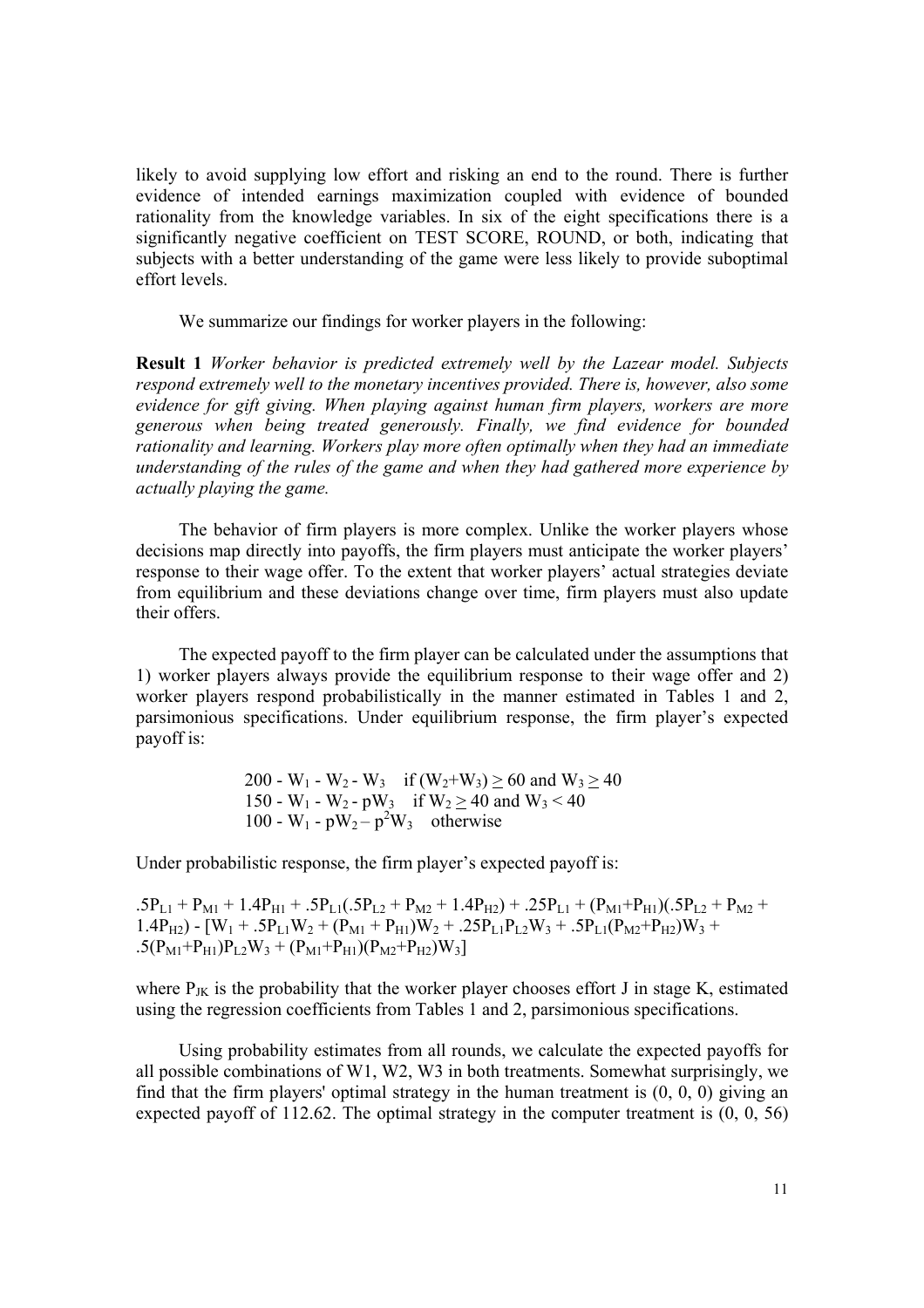giving an expected payoff of 125.15. The optimal behavior in the computer treatment is to defer compensation and the implied optimal offer is close to one of the equilibria, (0, 0, 60).

Things change when we focus on more mature worker behavior. Taking the probability estimates from rounds 13-20, the optimal strategy in both treatments is to offer deferred compensation. The firm players' optimal strategy in the human treatment is (0, 24, 49) approximately 25 percent over one of the equilibrium wage offers, (0, 20, 40). In the computer treatment it is  $(0, 0, 56)$ , very close to one of the theoretical solutions,  $(0, 0, 0, 0, 0)$ 0, 60). The expected payoffs are 109.70 in the human treatment and 129.38 in the computer treatment. In practice, offering the equilibrium wage offers of (0, 20, 40) or (0, 0, 60) is close to optimal. In each treatment, using either rounds 1-20 or rounds 13-20, both equilibrium strategies yield an expected payoff of at least 98 percent of the optimum. These figures provide further evidence that the Lazear model does an excellent job of predicting worker behavior. However, we also see once again that there is a small yet poignant effect of gift exchange. In the human treatment optimal wage offers are *above* the theoretical solution, but not so in the computer treatment.

Figure 3 shows the average offers made by firm players over 20 rounds. There are several observations that can be made from Figure 3. First, there is a sharp decline in the stage-1 wage offer. In rounds 1-5 this averaged 34.3, in rounds 16-20 it averaged 12.8. As the optimal wage offer in period 1 is 0 under both the theoretical model and the probabilistic model, we take this to be evidence of a sharp learning effect for firm players. Second, after an initial decrease, there is an increase from about round 8 in the stage-3 wage offer. Over time the proportion of the wage offer that comes in stage 3 increases sharply: in rounds 1-5 only 31.0 percent of the total offer is in stage 3, in rounds 16-20 this figure is 42.3 percent. We argue that this provides evidence that the firm players are learning over time that deferred compensation will increase their expected payoff. This is strongly confirmed by Figure 4 which shows the expected payoff of the firm players over each round. There is a near monotonic increase in expected payoff.

We summarize our findings for firm players in the following:

**Result 2** *Firm behavior is predicted reasonably well by the Lazear model, though not as well as worker behavior. In addition, there is greater evidence of bounded rationality. In early rounds subjects offered excessively high wages and did not defer compensation. Over time subjects learned to reduce their wage offerings, particularly for the first stage, and to defer compensation. Consequently, firms increased their earnings over time.*

## **Conclusions**

There exists a sizeable theoretical literature showing that deferred compensation can be used by firms to elicit higher effort from their employees. The effect of deferred compensation on worker effort has thus far eluded empirical testing, as this sort of compensation structure is most likely to be used if it is impossible to measure all of the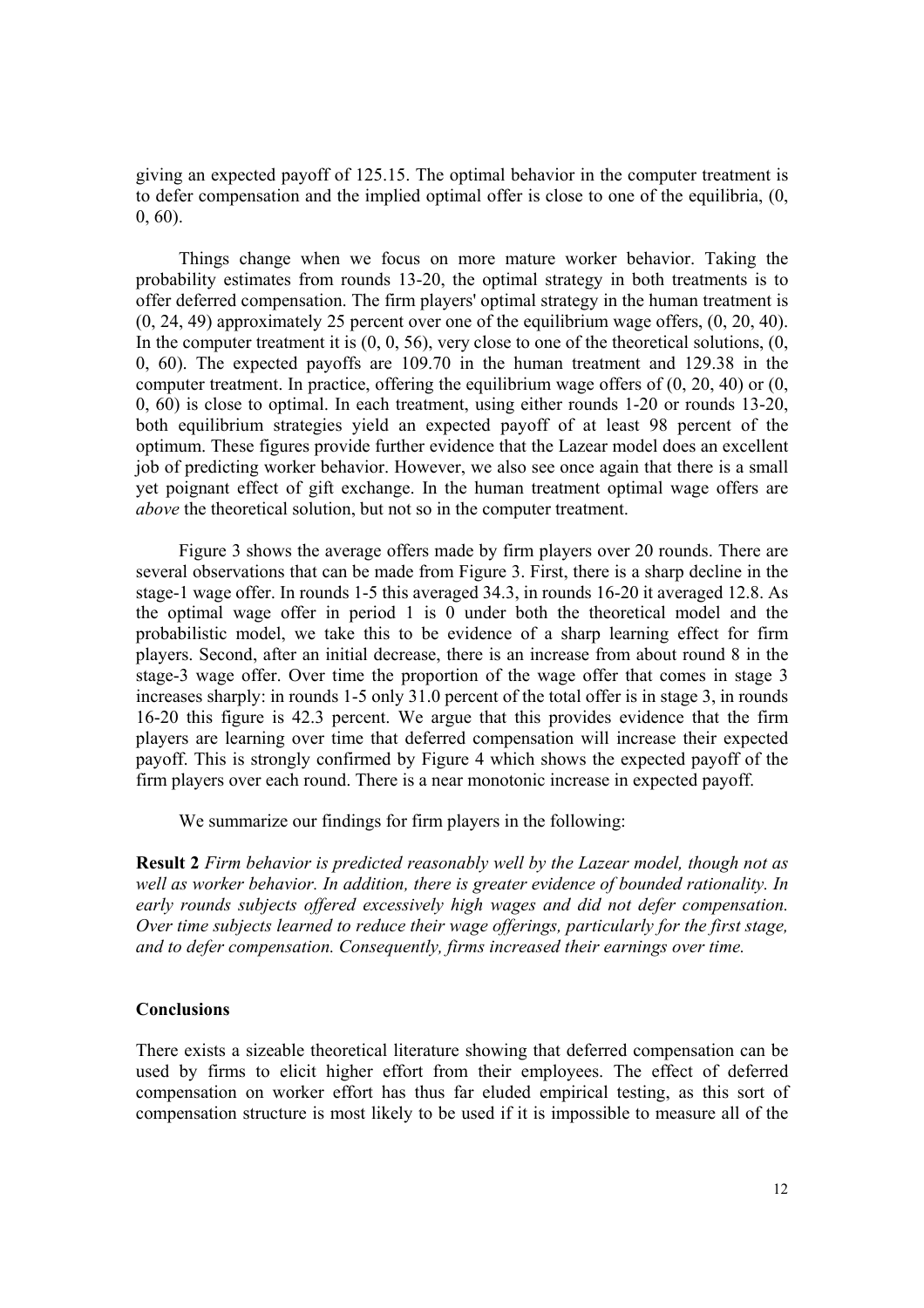dimensions of short-term output and effort. This paper examines the relationship between the structure of compensation and worker effort using an experiment based on a simple three-period model. The experiment begins with a firm making a binding wage offer for the three periods. Then the worker player must decide whether to supply low, medium, or high effort in the first and second stage. In equilibrium, the firm offers a wage below marginal revenue product in the first period and above marginal revenue product in the third period and the worker supplies effort levels above what they would supply in a spot labor market in the first two periods.

We find that the worker players play according to the equilibrium about 70 percent of the time, thus it is possible for the firm player to induce higher effort using deferred compensation. We then examine the influence of gift exchange on the supply of effort by analyzing the determinants of suboptimal effort levels and by comparing the results of a treatment where the role of the firm is played by a human to a treatment where the role is played by a computer. We find some evidence of gift exchange. Worker players supplied somewhat more effort in the treatment with human firm players than in the treatment with a computer firm player. In particular, they were considerably more likely to supply high effort, which is always off the equilibrium path. Furthermore, in the human treatment worker players were more likely to supply both high effort and above equilibrium effort if they received the gift of a high wage in the first period.

Finally, we found that firm players who seem initially hesitant to defer compensation learn over time that it is beneficial to do so. Consequently, the share of wages that is paid in the last period increases almost monotonically as do firms' profits.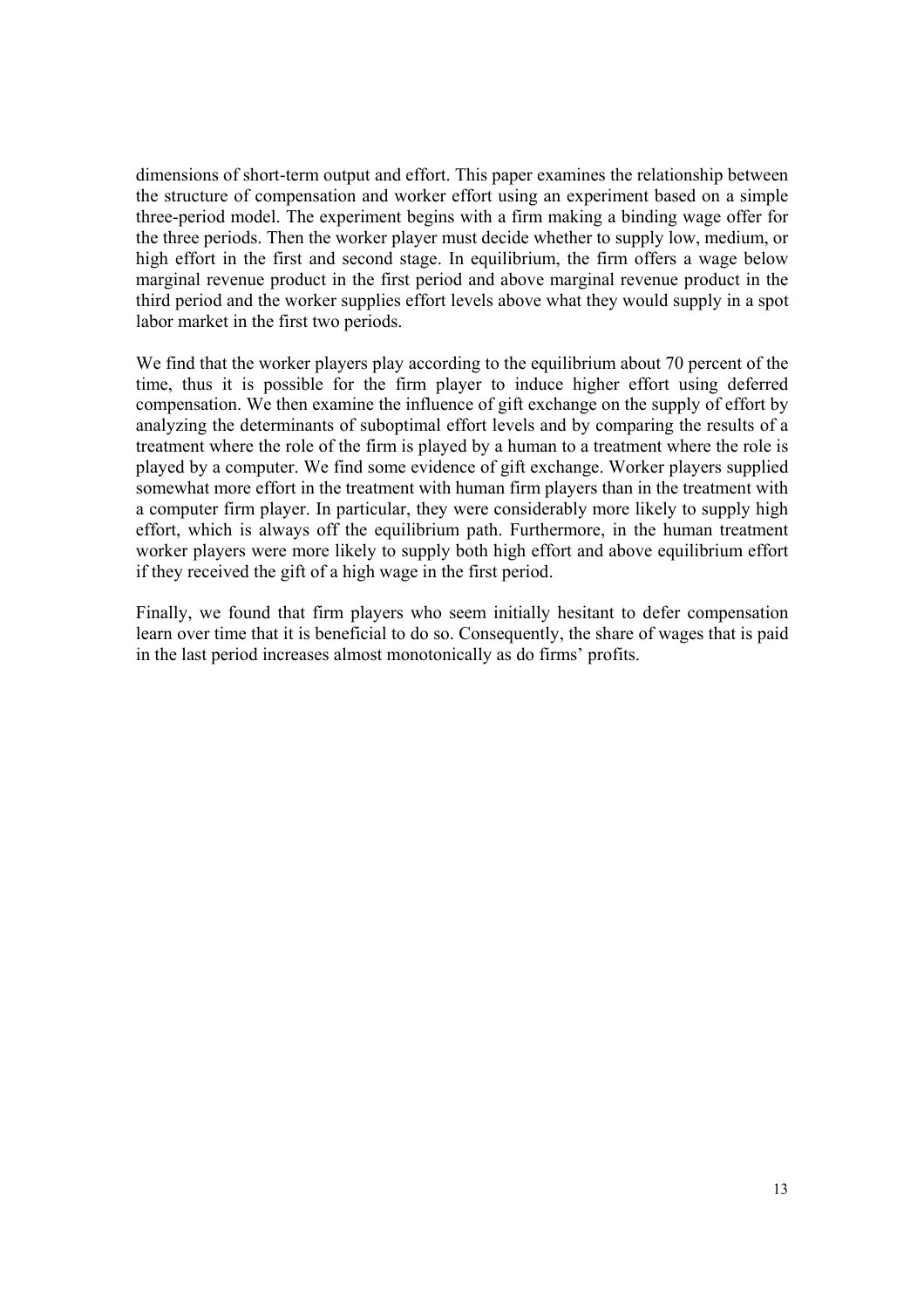**Figure 1 A Deferred Compensation Contract** 

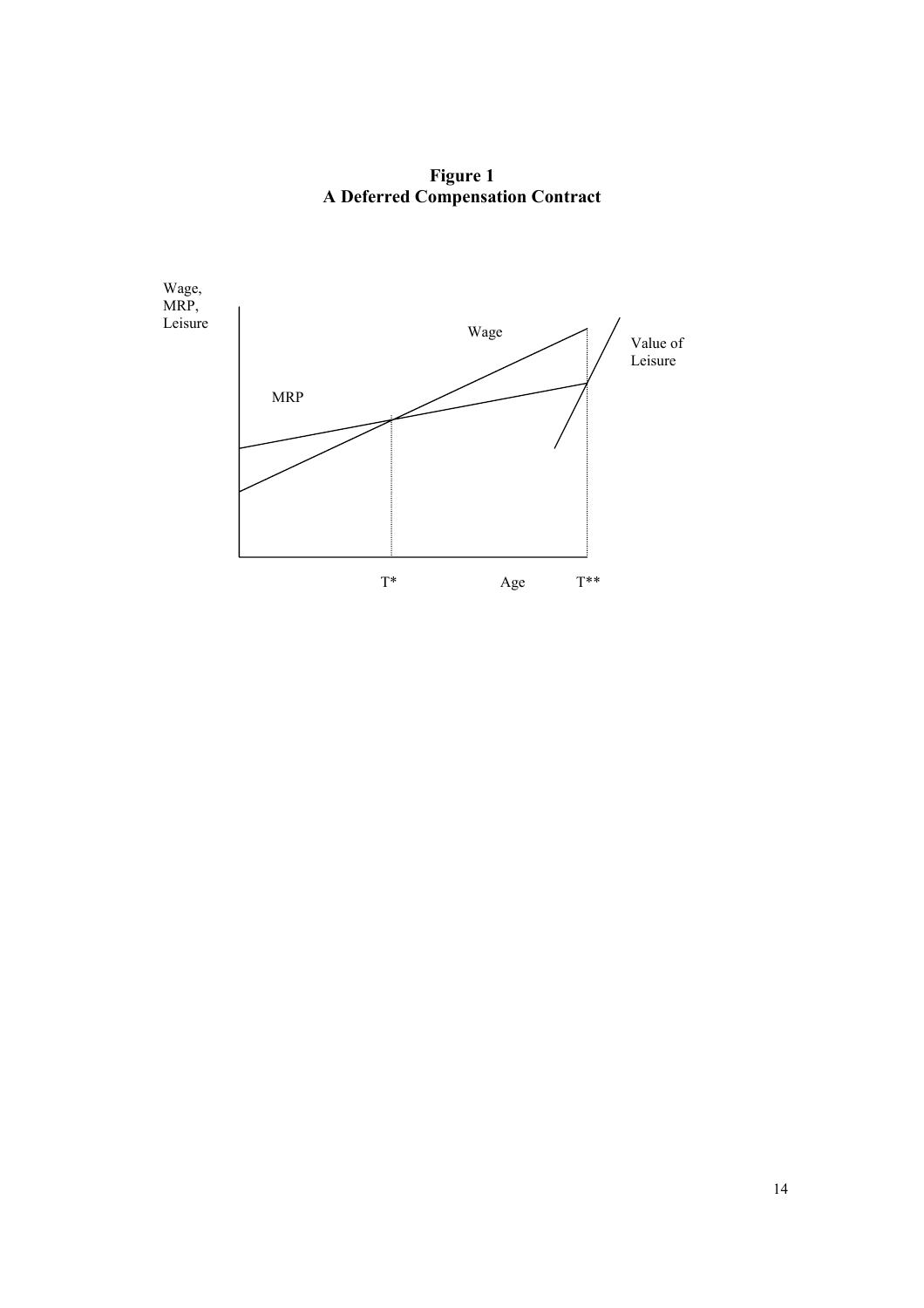

Figure 2 - Percent of Subjects Providing Optimal, Too Much, and Too Little Effort Given W1, W2, W3 **Figure 2 – Percent of Subjects Providing Optimal, Too Much, and Too Little Effort Given W1, W2, W3**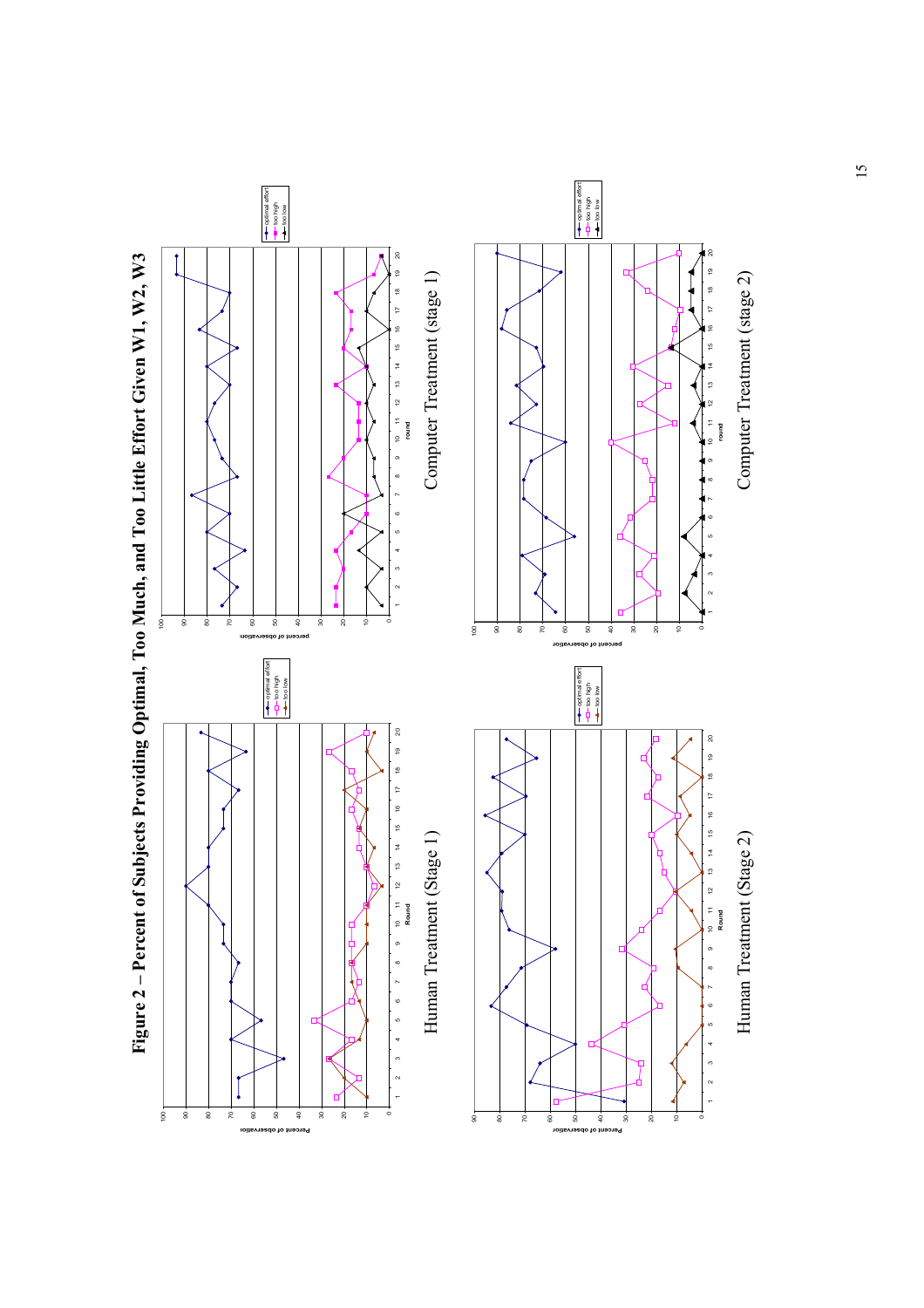

**Figure 3 Average Wage Offers by Round**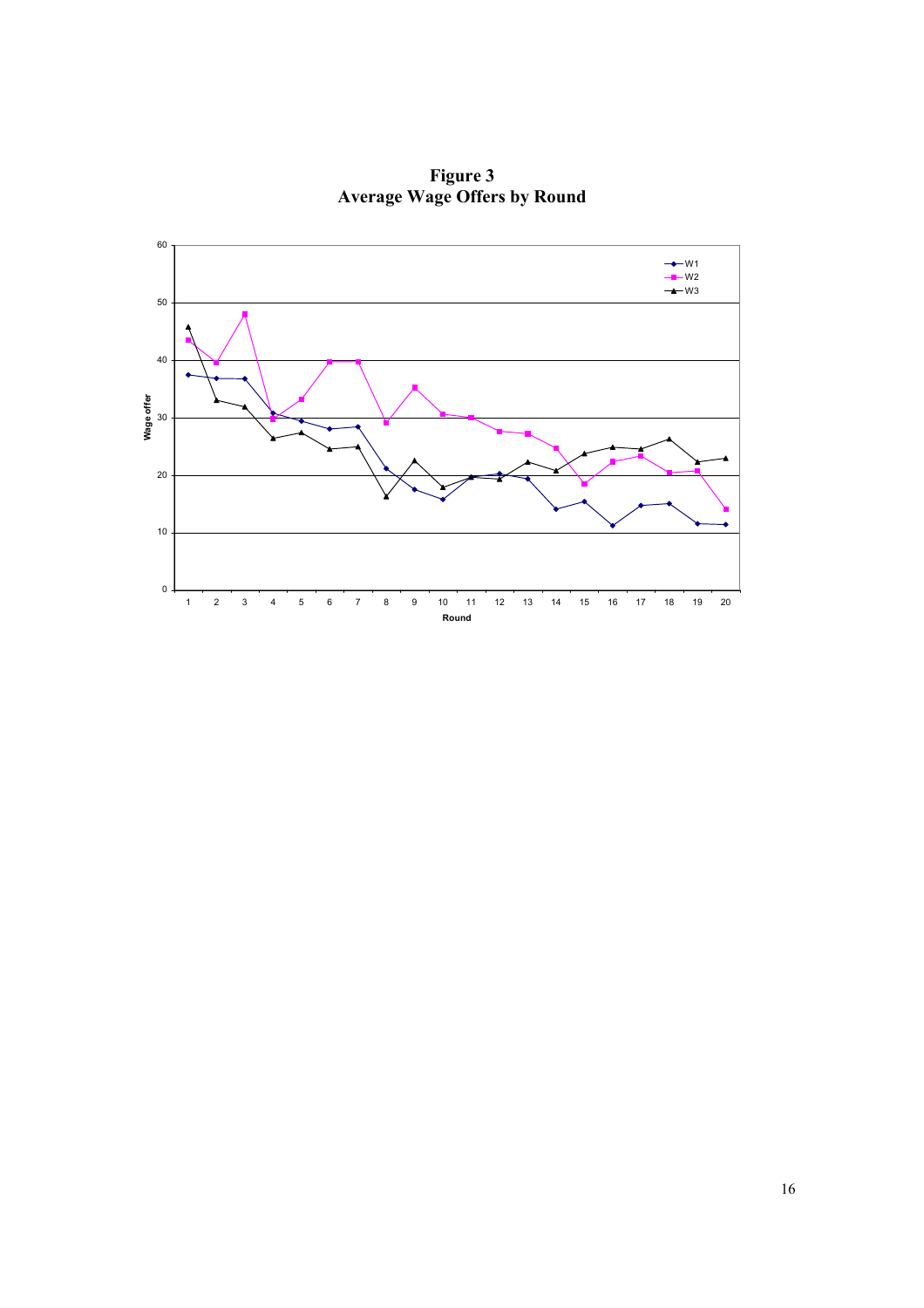

**Figure 4 Average Expected Returns for Firm Players by Round** 

Note: Equilibrium response assumes that worker players always behave in accordance with the model described on pages 4-6. Predicted response assumes that workers behave probabilistically as estimated in tables 1 and 2.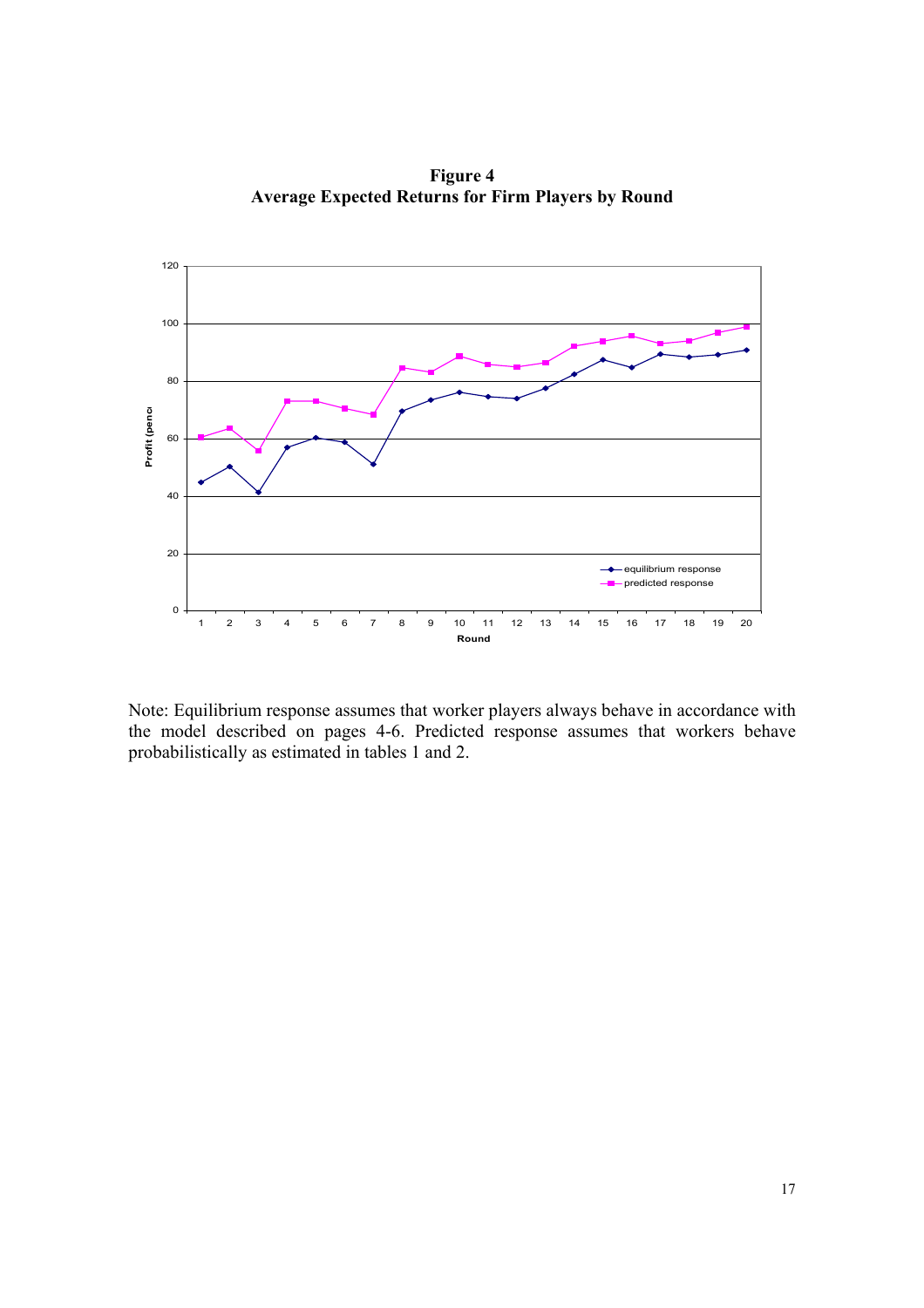|                                                                                                                               |                           |                                                                                                    |                    |                          |                          | Multinomial Logit Regressions on Player Y's Actions in Stage 1 |                     |            |                                         |
|-------------------------------------------------------------------------------------------------------------------------------|---------------------------|----------------------------------------------------------------------------------------------------|--------------------|--------------------------|--------------------------|----------------------------------------------------------------|---------------------|------------|-----------------------------------------|
|                                                                                                                               |                           | Human                                                                                              | Computer           | Human                    | Computer                 | Human                                                          | Computer            | Human      | Computer                                |
|                                                                                                                               |                           |                                                                                                    | Treatment<br>.0043 | $\frac{Treatment}{0177}$ | $\frac{Treatment}{0024}$ | Treatment                                                      | Treatment           | Treatment  | reatment                                |
|                                                                                                                               | $\aleph_1$                |                                                                                                    |                    |                          |                          | 0069                                                           | 0047                | .0066      | 0031                                    |
|                                                                                                                               |                           |                                                                                                    | (0.72)             | (1.83)                   | (0.22)                   | (1.08)                                                         | (0.82)              | (0.99)     | (0.55)                                  |
|                                                                                                                               | $\mathbf{W}_2$            | Treatment<br>$\frac{0.0051}{0.005}$<br>$\frac{0.80}{0.455**}$<br>$\frac{0.834}{0.186**}$<br>(3.62) | **1870             | $.0768**$                | $*1590$ .                | $0477**$                                                       | $*$ */810.          | $0525**$   | **4050                                  |
|                                                                                                                               |                           |                                                                                                    | (4.32)             | (6.00)                   | (6.47)                   | (5.52)                                                         | (4.29)              | (5.60)     | (4.43)                                  |
|                                                                                                                               | $W_3$                     |                                                                                                    | $0.331**$          | $0.830**$                | **1650                   | $**9810.$                                                      | (5.25)              | $.0247**$  | $.0352**$                               |
|                                                                                                                               |                           |                                                                                                    | (5.29)             | (4.09)                   | (6.13)                   | (3.61)                                                         |                     | (4.21)     | (5.77)                                  |
|                                                                                                                               | Test Score                |                                                                                                    |                    |                          |                          | $-0174$                                                        | $-0404$             | $-1112$    | $0800 -$                                |
|                                                                                                                               |                           |                                                                                                    |                    |                          |                          | (0.33)                                                         | (0.22)              | (1.70)     | (0.04)                                  |
| $ACTION_1 = medium$                                                                                                           | Round                     |                                                                                                    |                    |                          |                          | .0351                                                          | $-.0012$            | .0397      | $-0.0037$                               |
|                                                                                                                               |                           |                                                                                                    |                    |                          |                          | (1.71)                                                         | (0.06)              | (1.65)     | (0.19)                                  |
|                                                                                                                               | Constant                  | 9602**<br>$\frac{1}{1}$                                                                            | $-1.7311**$        | $-3.0262**$              | $-2.6443**$              | $-2.2578**$                                                    | $-1.3239$           | $-1.4234$  | $-2.2762$                               |
|                                                                                                                               |                           | (7.19)                                                                                             | (4.53)             | (7.59)                   | (6.91)                   | (3.34)                                                         | (0.73)              | (0.80)     | (0.90)                                  |
|                                                                                                                               | $\bar{\bm{\mathsf{x}}}_1$ | $.0227**$                                                                                          | .0023              | 0259                     | $-0795*$                 | $.0241***$                                                     | .0074               | $.0325**$  | 8600                                    |
|                                                                                                                               |                           | $\frac{(3.01)}{0375**}$                                                                            | (0.21)             | (1.83)                   | (2.18)                   | (3.24)                                                         | (0.71)              | (3.83)     | (0.94)                                  |
|                                                                                                                               | $\mathbf{W}_2$            |                                                                                                    | $0461**$           | $.0731**$                | **6090                   | $0378**$                                                       | **0660              | $.0324**$  | $*886.$                                 |
|                                                                                                                               |                           | (3.48)                                                                                             | (3.99)             | 2.78                     | (2.77)                   | (3.46)                                                         | (3.28)              | (3.15)     | (3.24)                                  |
|                                                                                                                               | $W_3$                     | $327**$<br>$\ddot{\circ}$                                                                          | .0405**            | .0606**                  | $.0470**$                | .0316**                                                        | $.0410**$           | **9860     | $.0444**$                               |
|                                                                                                                               |                           | 59)<br>$\tilde{S}$ .                                                                               | (4.03)             | (6.68)                   | (3.50)                   | (5.00)                                                         | (3.76)              | (4.59)     | (4.37)                                  |
|                                                                                                                               | Test Score                |                                                                                                    |                    |                          |                          | $-2386$                                                        | $-7819**$<br>(3.78) | $-1194$    | $-7433**$                               |
|                                                                                                                               |                           |                                                                                                    |                    |                          |                          | (1.64)                                                         |                     | (0.76)     | (2.63)                                  |
| $ACTON1 = high$                                                                                                               | Round                     |                                                                                                    |                    |                          |                          | .0001                                                          | $-.0896**$          | $-0122$    | $-.0850**$                              |
|                                                                                                                               |                           |                                                                                                    |                    |                          |                          | (0.00)                                                         | (3.46)              | (0.27)     | (3.37)                                  |
|                                                                                                                               | Constant                  | 5745**<br>4.                                                                                       | -4.1686**          | $-6.5067**$              | $-4.0310**$              | $-2.2174$                                                      | 4.1858*             | $-9.0684*$ | 2.3931                                  |
|                                                                                                                               |                           | (8.37)                                                                                             | (5.45)             | (5.45)                   | (6.40)                   | (1.24)                                                         | (2.30)              | (2.50)     | (0.74)                                  |
| Rounds                                                                                                                        |                           |                                                                                                    | ALL                | $13 - 20$                | $13 - 20$                | ALL                                                            | ALL                 | ALL        | ALL                                     |
| Personal Characteristics                                                                                                      |                           | $\frac{1}{\sqrt{2}}$                                                                               | $\overline{Q}$     | $\frac{0}{2}$            | $\frac{1}{2}$            | $\frac{1}{2}$                                                  | $\frac{1}{2}$       | YES        | YES                                     |
| Observations                                                                                                                  |                           |                                                                                                    | 600                | 240                      | 240                      | 600                                                            | 600                 | 600        | 600                                     |
| Wald $\chi^2$                                                                                                                 |                           | 75.16**                                                                                            | $39.41**$          | $101.18**$               | 81.34**                  | 95.22**                                                        | 111.89**            |            | 486.70**                                |
| Pseudo $R^2$                                                                                                                  |                           | .2011                                                                                              | 2234               | <b>LF05</b>              | .3329                    | 2179                                                           | 2742                | .3106      | .3029                                   |
| Notes: Absolute value of t-statistic in parentheses, $ACTION_1 = low$ is the comparison group,                                |                           |                                                                                                    |                    |                          |                          |                                                                |                     |            | * and ** indicate significance at the 5 |
| and 1 percent level, respectively, personal characteristic variables are: SEX, AGE, YEAR, ECONOMICS, session dummies. To      |                           |                                                                                                    |                    |                          |                          |                                                                |                     |            |                                         |
| accommodate the repeated measurement of individual subjects, the "robust cluster" option was used. See footnote 8 for details |                           |                                                                                                    |                    |                          |                          |                                                                |                     |            |                                         |
|                                                                                                                               |                           |                                                                                                    |                    |                          |                          |                                                                |                     |            |                                         |

 $\ddot{\phantom{0}}$ **Table 1** 

18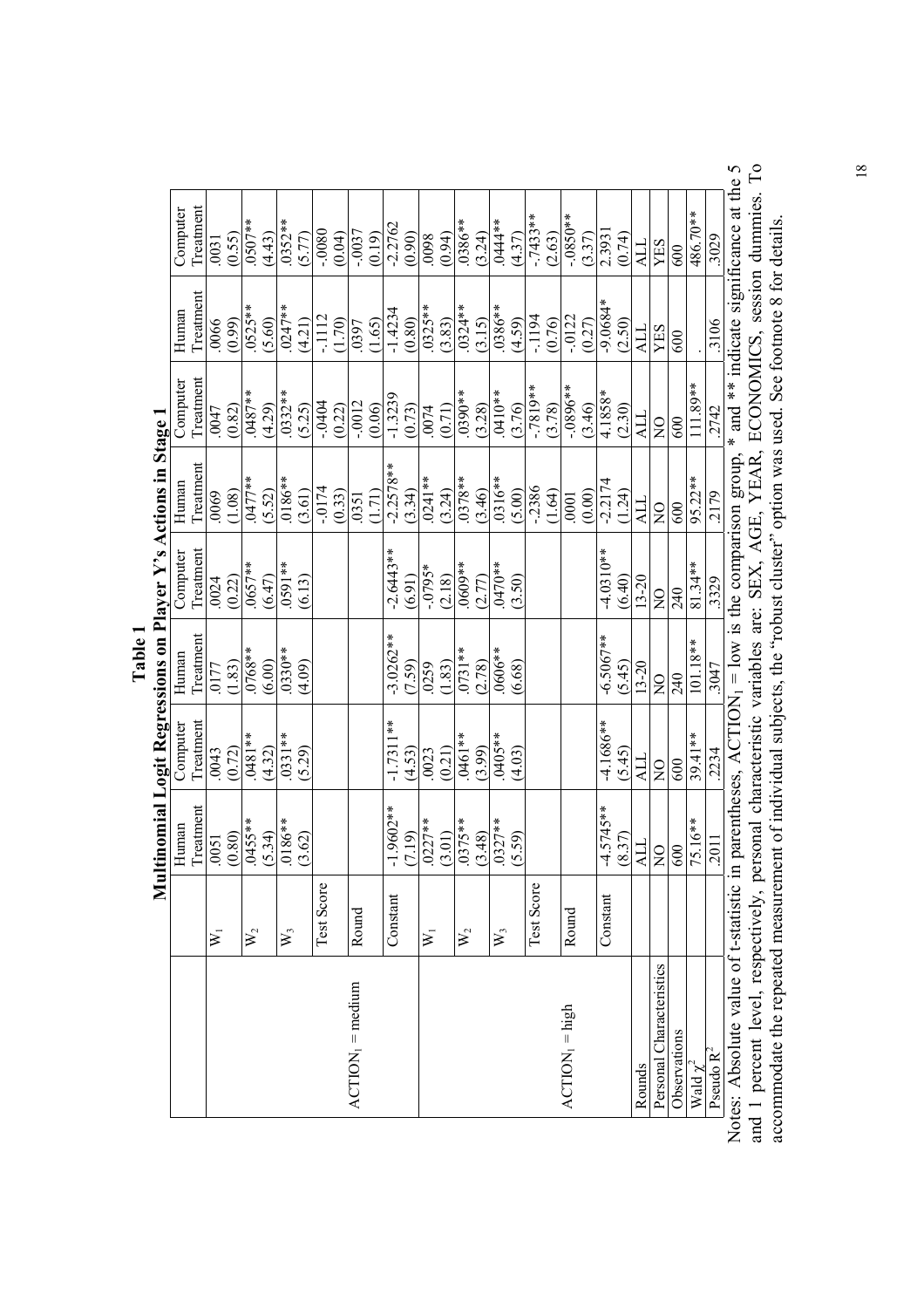| <b>Mover</b><br>ì<br>l<br>F<br>1<br>،<br>ا<br>occions on river<br>Ī<br>L<br>1 |  | $\frac{1}{2}$ and in Stage $\frac{1}{2}$ |
|-------------------------------------------------------------------------------|--|------------------------------------------|
|-------------------------------------------------------------------------------|--|------------------------------------------|

| Treatment<br>.0114<br>(1.10)<br>Computer<br>Treatment<br>$\frac{(0.14)}{(0.14)}$<br>$\frac{(0.14)}{(0.24)}$<br>$\frac{(2.32)}{(0.539) *}$<br>Human<br>$\frac{Treatment}{-.0003}$<br>Computer<br>Treatment<br>-.0030<br>Human |  |                                             | $\frac{\text{Treatment}}{\text{-}0042}$<br>Human                 | $\begin{array}{r l} \text{treatment} \ \hline 10010 & 0010 \ \hline 0015 & 0011* \\ \hline 0015 & 0084 & 0.531 \ \hline 0531** & 0.550 \ \hline 1174 & 0.550 \ \hline 0.550 & 0.411 \ \hline 0.550 & 0.411 \ \hline 0.550 & 0.541 \ \hline 0.0010 & 0.541 \ \hline 0.0010 & 0.541 \ \hline 0.0010 & 0.541 \ \hline 0.0010 & $<br>Computer | $\frac{The amount}{1.0070}$<br>Human                                                                                                                                                                                                                                                                                                                                               | Treatment<br>$\frac{0.15}{0.015}$<br>$\frac{(0.22)}{(0.082)}$<br>$\frac{(1.43)}{(0.13)*}$<br>$\frac{(5.15)}{(5.15)}$<br>Computer              |
|------------------------------------------------------------------------------------------------------------------------------------------------------------------------------------------------------------------------------|--|---------------------------------------------|------------------------------------------------------------------|-------------------------------------------------------------------------------------------------------------------------------------------------------------------------------------------------------------------------------------------------------------------------------------------------------------------------------------------|------------------------------------------------------------------------------------------------------------------------------------------------------------------------------------------------------------------------------------------------------------------------------------------------------------------------------------------------------------------------------------|-----------------------------------------------------------------------------------------------------------------------------------------------|
| $\frac{(0.05)}{0077}$<br>(1.25)<br>$\frac{(0.55)}{0.063}$                                                                                                                                                                    |  |                                             | $\frac{(0.77)}{0062}$ $\frac{(0.95)}{0376**}$ $\frac{(4.70)}{0}$ |                                                                                                                                                                                                                                                                                                                                           | $\frac{(1.32)}{0.062}$                                                                                                                                                                                                                                                                                                                                                             |                                                                                                                                               |
|                                                                                                                                                                                                                              |  | $\frac{10193*}{(2.17)}$<br>.0573**<br>.050) |                                                                  |                                                                                                                                                                                                                                                                                                                                           |                                                                                                                                                                                                                                                                                                                                                                                    |                                                                                                                                               |
|                                                                                                                                                                                                                              |  |                                             |                                                                  |                                                                                                                                                                                                                                                                                                                                           |                                                                                                                                                                                                                                                                                                                                                                                    |                                                                                                                                               |
| $.0513**$<br>(5.72)<br>(4.44)                                                                                                                                                                                                |  |                                             |                                                                  |                                                                                                                                                                                                                                                                                                                                           |                                                                                                                                                                                                                                                                                                                                                                                    |                                                                                                                                               |
|                                                                                                                                                                                                                              |  |                                             |                                                                  |                                                                                                                                                                                                                                                                                                                                           |                                                                                                                                                                                                                                                                                                                                                                                    |                                                                                                                                               |
| Test Score                                                                                                                                                                                                                   |  |                                             |                                                                  |                                                                                                                                                                                                                                                                                                                                           |                                                                                                                                                                                                                                                                                                                                                                                    |                                                                                                                                               |
|                                                                                                                                                                                                                              |  |                                             |                                                                  |                                                                                                                                                                                                                                                                                                                                           |                                                                                                                                                                                                                                                                                                                                                                                    |                                                                                                                                               |
| Round                                                                                                                                                                                                                        |  |                                             |                                                                  |                                                                                                                                                                                                                                                                                                                                           |                                                                                                                                                                                                                                                                                                                                                                                    |                                                                                                                                               |
|                                                                                                                                                                                                                              |  |                                             |                                                                  |                                                                                                                                                                                                                                                                                                                                           |                                                                                                                                                                                                                                                                                                                                                                                    |                                                                                                                                               |
| $-2.4482**$<br>$-1.6936**$<br>$-1.5791**$<br>Constant                                                                                                                                                                        |  | $-2.3447**$<br>(5.35)                       |                                                                  |                                                                                                                                                                                                                                                                                                                                           |                                                                                                                                                                                                                                                                                                                                                                                    |                                                                                                                                               |
| (5.06)<br>(4.12)<br>(4.93)                                                                                                                                                                                                   |  |                                             |                                                                  |                                                                                                                                                                                                                                                                                                                                           |                                                                                                                                                                                                                                                                                                                                                                                    |                                                                                                                                               |
| $\begin{array}{c c}\n\hline\n0081 \\ 0.36 \\ \hline\n0.402 \\ -1.56 \\ \hline\n1.63\n\end{array}$<br>$\begin{array}{c} (9010) \\ (110) \\ (110) \\ (101) \end{array}$<br>0129<br>(1.36)<br>(0.06)                            |  | $\frac{(0.86)}{0.0050}$                     |                                                                  |                                                                                                                                                                                                                                                                                                                                           |                                                                                                                                                                                                                                                                                                                                                                                    | $-3455**$<br>$(2.69)$<br>$(2.69)$<br>$(1.64)$<br>$(1.64)$<br>$(1.64)$<br>$(1.64)$<br>$(0.19)$<br>$(0.60)$<br>$(0.60)$<br>$(0.60)$<br>$(0.60)$ |
|                                                                                                                                                                                                                              |  |                                             |                                                                  |                                                                                                                                                                                                                                                                                                                                           |                                                                                                                                                                                                                                                                                                                                                                                    |                                                                                                                                               |
|                                                                                                                                                                                                                              |  |                                             |                                                                  |                                                                                                                                                                                                                                                                                                                                           |                                                                                                                                                                                                                                                                                                                                                                                    |                                                                                                                                               |
|                                                                                                                                                                                                                              |  |                                             |                                                                  |                                                                                                                                                                                                                                                                                                                                           |                                                                                                                                                                                                                                                                                                                                                                                    |                                                                                                                                               |
| .0359**                                                                                                                                                                                                                      |  | $\frac{0.000}{0.000}$                       |                                                                  |                                                                                                                                                                                                                                                                                                                                           |                                                                                                                                                                                                                                                                                                                                                                                    |                                                                                                                                               |
| (3.31)<br>(5.28)                                                                                                                                                                                                             |  |                                             |                                                                  |                                                                                                                                                                                                                                                                                                                                           | $\begin{array}{r} \n 1997** \\  1593 \\  1593 \\  -1954 \\  -1954 \\  -1954 \\  -1954 \\  -1954 \\  -1954 \\  -1954 \\  -1954 \\  -1954 \\  -1954 \\  -1954 \\  -1954 \\  -1954 \\  -1954 \\  -1954 \\  -1954 \\  -1954 \\  -1954 \\  -1954 \\  -1954 \\  -1954 \\  -1954 \\  -1954 \\  -1954 \\  -1954 \\  -1954 \\  -1954 \\  -1954 \\  -1954 \\  -1954 \\  -1954 \\  -1954 \\ $ | $\frac{(3.28)}{(-1.1225**)}$ $\frac{(5.59)}{(-0.859**)}$                                                                                      |
| Ò,<br>Test Scor                                                                                                                                                                                                              |  |                                             |                                                                  |                                                                                                                                                                                                                                                                                                                                           |                                                                                                                                                                                                                                                                                                                                                                                    |                                                                                                                                               |
|                                                                                                                                                                                                                              |  |                                             |                                                                  |                                                                                                                                                                                                                                                                                                                                           |                                                                                                                                                                                                                                                                                                                                                                                    |                                                                                                                                               |
| Round                                                                                                                                                                                                                        |  |                                             |                                                                  |                                                                                                                                                                                                                                                                                                                                           | $\frac{(0.88)}{-.1267**}$<br>(3.80)                                                                                                                                                                                                                                                                                                                                                |                                                                                                                                               |
|                                                                                                                                                                                                                              |  |                                             |                                                                  |                                                                                                                                                                                                                                                                                                                                           |                                                                                                                                                                                                                                                                                                                                                                                    |                                                                                                                                               |
| $-8.3253**$<br>$-3.0072**$<br>(5.56)<br>$-3.7663**$<br>(7.12)<br>Constant                                                                                                                                                    |  | $-2.4037**$<br>(3.63)                       |                                                                  |                                                                                                                                                                                                                                                                                                                                           | $-11.3251**$<br>(3.38)                                                                                                                                                                                                                                                                                                                                                             | $\frac{8.8061**}{(4.76)}$                                                                                                                     |
| (4.40)                                                                                                                                                                                                                       |  |                                             |                                                                  |                                                                                                                                                                                                                                                                                                                                           |                                                                                                                                                                                                                                                                                                                                                                                    |                                                                                                                                               |
| $13 - 20$<br>ALL<br>ALL                                                                                                                                                                                                      |  | $13 - 20$                                   | $\frac{1.8556}{1.8556}$                                          | $7.0773**$<br>(7.24)<br>ALL                                                                                                                                                                                                                                                                                                               | ALL                                                                                                                                                                                                                                                                                                                                                                                | ALL                                                                                                                                           |
| $\frac{1}{2}$<br>$\rm _Z$<br>$\rm _Z$                                                                                                                                                                                        |  | $\overline{S}$                              | $\frac{1}{2}$                                                    | $\frac{1}{2}$                                                                                                                                                                                                                                                                                                                             | <b>YES</b>                                                                                                                                                                                                                                                                                                                                                                         | $\ensuremath{\mathrm{SE}}\xspace$                                                                                                             |
| 468<br>450                                                                                                                                                                                                                   |  | 180                                         | 450                                                              | 468                                                                                                                                                                                                                                                                                                                                       |                                                                                                                                                                                                                                                                                                                                                                                    | 468                                                                                                                                           |
| $55.77**$<br>43.44**<br>$52.47**$                                                                                                                                                                                            |  | 63.78**                                     | 97.50**                                                          | 154.02**                                                                                                                                                                                                                                                                                                                                  | 6134.74**                                                                                                                                                                                                                                                                                                                                                                          | 14842.9**                                                                                                                                     |
| 3014<br>.2082<br>1671                                                                                                                                                                                                        |  | 2551                                        | .1867                                                            | 2842                                                                                                                                                                                                                                                                                                                                      | 2639                                                                                                                                                                                                                                                                                                                                                                               | .3643                                                                                                                                         |

Notes: See notes in Table 1. Notes: See notes in Table 1.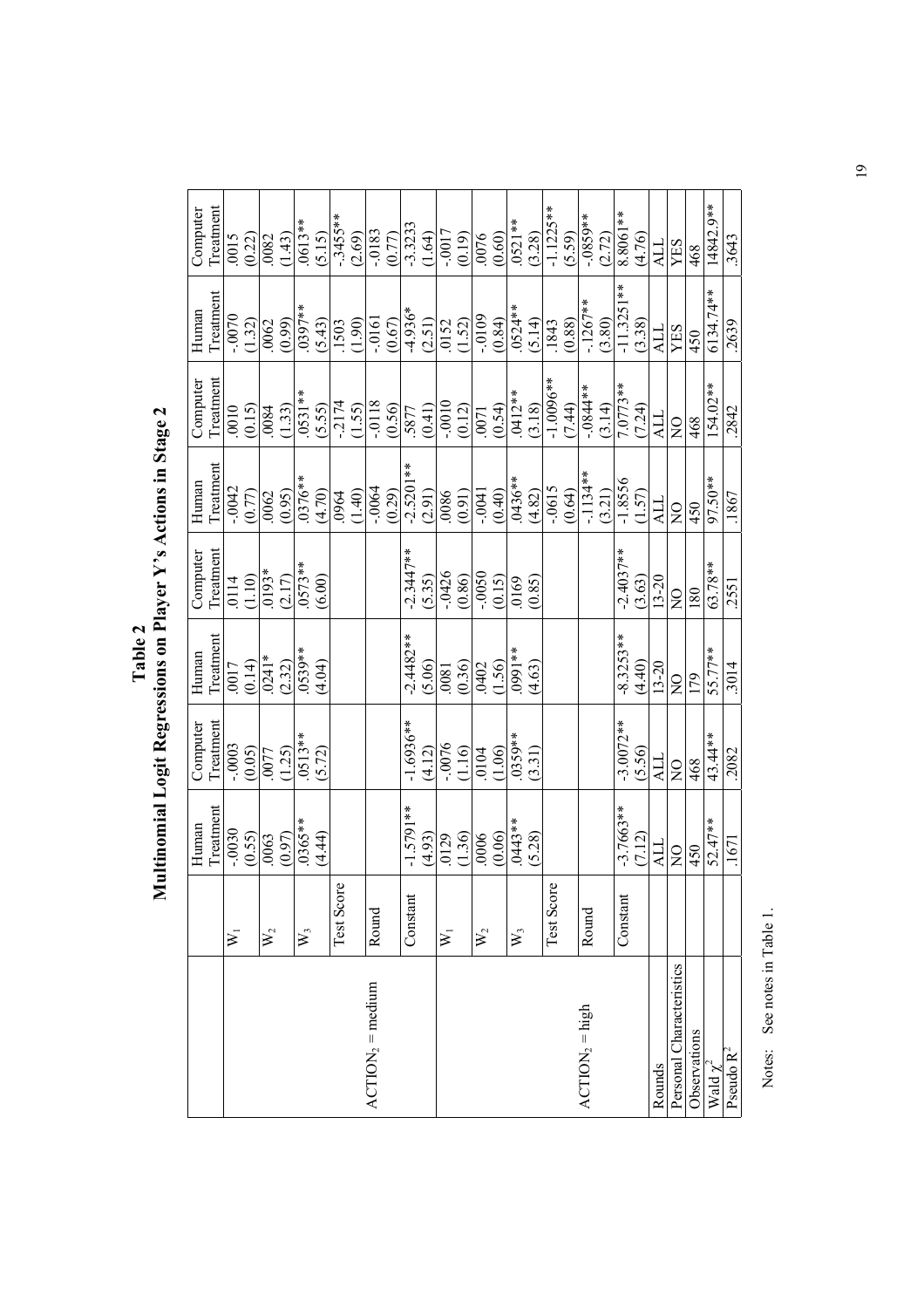Table 3 - Estimated Probabilities of LOW, MEDIUM, HIGH at Different Values of W<sub>1</sub>, W<sub>2</sub>, W<sub>3</sub> **Table 3 - Estimated Probabilities of LOW, MEDIUM, HIGH at Different Values of W1, W2, W3**

| $P(ACTION2=2)$                  |         |                              |                            | $\frac{19}{10}$ $\frac{9}{49}$ | $\ensuremath{\mathop{\boxplus}}$                              | 2.2        | $rac{3.9}{4.9}$                |                                        |
|---------------------------------|---------|------------------------------|----------------------------|--------------------------------|---------------------------------------------------------------|------------|--------------------------------|----------------------------------------|
| $P(ACTION2=1)$                  |         |                              |                            |                                | $\frac{16.8}{48.7}$                                           |            |                                |                                        |
| $P(ACTION2=0)$                  |         |                              |                            |                                | $\frac{813}{8914}$                                            |            |                                | 47.2                                   |
| $P(ACTION_1=1)$ $P(ACTION_1=2)$ |         |                              |                            |                                | $\frac{1}{4} \frac{1}{4} \frac{1}{9} \frac{1}{9} \frac{1}{4}$ |            | $\frac{4.1}{6.5}$              | 11.6                                   |
|                                 |         |                              |                            |                                | $\frac{12}{405} \frac{1}{28} \frac{1}{25} \frac{1}{25}$       |            | $rac{34.5}{41.9}$              | 61.2                                   |
| $P(ACTION_1=0)$                 |         |                              |                            |                                | $\frac{869}{5510} = \frac{1}{25}$                             |            |                                | 27.3                                   |
| <b>Optimal Action</b>           | 10W,10W | $\zeta$<br>  MEDIUM*, MEDIUI | ⊠<br><b>MEDIUM*, MEDIU</b> | MEDIUM, MEDIUI                 | LOW, LOW                                                      | LOW, LOW   | $\zeta^*$<br>I MEDIUM*, MEDIUI | $*$<br>$(40, 40, 40)$   MEDIUM, MEDIUN |
| $N_1$ , $W_2$ , $W_3$           |         |                              | 0, 0, 60                   | 0, 0, 80                       | (0, 0, 0)                                                     | 20, 20, 20 | 20, 20, 40                     |                                        |

# Human Treatment **Human Treatment**

# **Computer Treatment Computer Treatment**

| $P(ACTION2=2)$                           |          |                      | $S =  S  \ge  S  \ge  S  \ge  S $                                                                                                           |                |           |              |                      |                             |
|------------------------------------------|----------|----------------------|---------------------------------------------------------------------------------------------------------------------------------------------|----------------|-----------|--------------|----------------------|-----------------------------|
| $P(ACTION2=1)$                           |          |                      | $\frac{60}{36.7} \frac{8}{38.2} \frac{1}{29} \frac{1}{60} \frac{1}{29} \frac{1}{29} \frac{1}{29} \frac{1}{29}$                              |                |           |              |                      |                             |
| $P(\text{ACTION}_2=0)$                   |          |                      | $\frac{314}{38} = \frac{1}{28}$                                                                                                             |                |           |              |                      |                             |
| $P(\text{ACTION}_{1}=2)$                 |          |                      | $\frac{1}{2}$ $\frac{1}{2}$ $\frac{1}{2}$ $\frac{1}{2}$ $\frac{1}{2}$ $\frac{1}{2}$ $\frac{1}{2}$ $\frac{1}{2}$ $\frac{1}{2}$ $\frac{1}{2}$ |                |           |              |                      | 6.3                         |
| $(ACTION1=1)$                            |          |                      | $rac{61}{\frac{89}{321}}$                                                                                                                   |                |           |              |                      |                             |
| $(ACTION_1=0)$                           |          |                      | $\frac{93.4}{56.9}$                                                                                                                         |                |           |              |                      | 27.3                        |
| <b>Optimal Action</b>                    | LOW, LOW | ∗<br>MEDIUM*, MEDIUM | MEDIUM*, MEDIUM                                                                                                                             | MEDIUM, MEDIUM | LOW, LOW  | LOW, LOW     | ₩<br>MEDIUM*, MEDIUM | 40.40.40)   MEDIUM. MEDIUM* |
| $\mathsf{W}_1,\mathsf{W}_2,\mathsf{W}_3$ | 0,0,0    | 0, 20, 40            | (0,0,60)                                                                                                                                    | (0, 0, 80)     | (0, 0, 0) | (20, 20, 20) | (20, 20, 40)         |                             |

Notes: Probabilities are estimated as  $P_i = \frac{\text{EXP}(\Sigma_i \hat{\beta}_i \mu_{Xi})}{\sum \text{EXP}(\Sigma_i \hat{\beta}_i \mu_{Xi})}$ . MEDIUM\* indicates the point of indifference between LOW and MEDIUM Figures may not sum to 1 because of rounding Source: Tables 1 and Notes: Probabilities are estimated as  $P_i = \frac{\text{EXP}(\Sigma_i \hat{\beta}_i \mu_{\text{X}i})}{\sum \text{EXP}(\Sigma_i \hat{\beta}_i \mu_{\text{X}i})}$ . MEDIUM\* indicates the point of indifference between LOW and

MEDIUM. Figures may not sum to 1 because of rounding. Source: Tables 1 and 2, parsimonious specification. MEDIUM. Figures may not sum to 1 because of rounding. Source: Tables 1 and 2, parsimonious specification.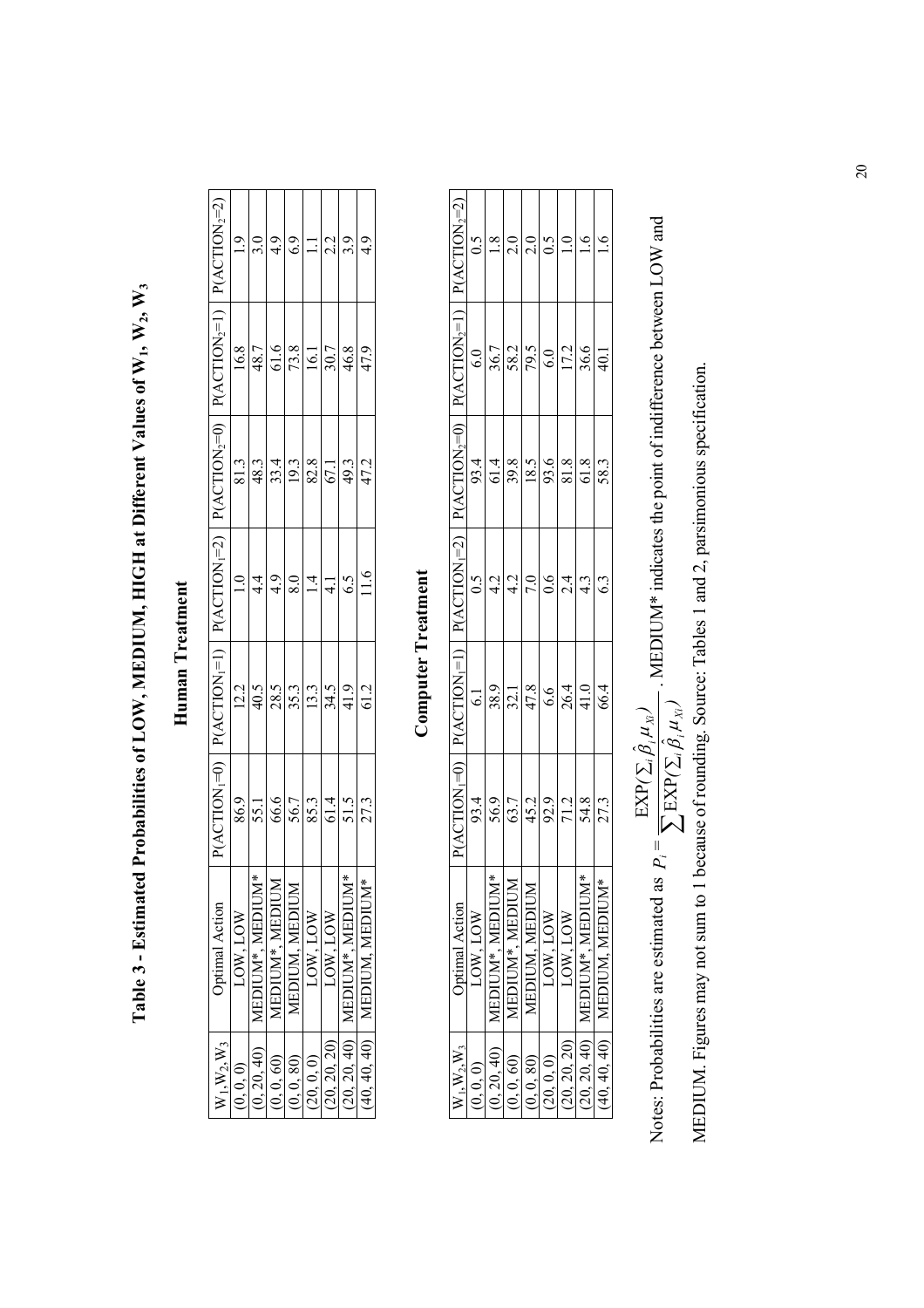| TOO HIGH | Computer<br>Human<br>Computer | Treatment<br>Treatment<br>Treatment | $-00009$<br>$0.188**$<br>$-0006$ | (0.18)<br>(3.90) | $.0129**$<br>$-0112$<br>$-0.087*$ | (2.82)<br>(1.89) | $-0049$<br>0024<br>$-0030$ | (0.97)<br>(0.47) | $-4125**$<br>$-1025$ | (3.59)<br>(1.42) | $-0.562**$<br>$-0173$ | (2.61)<br>(0.77) | <b>SHA</b><br>YES |                 | 3.9134*<br>$-3.8233*$<br>$-1.2635**$ | (2.34)<br>(2.08) | 600<br>600   |               | 40.04**<br>$128.56**$ |
|----------|-------------------------------|-------------------------------------|----------------------------------|------------------|-----------------------------------|------------------|----------------------------|------------------|----------------------|------------------|-----------------------|------------------|-------------------|-----------------|--------------------------------------|------------------|--------------|---------------|-----------------------|
|          |                               |                                     |                                  | (0.11)           |                                   | (2.04)           |                            | (0.60)           |                      |                  |                       |                  | $\overline{2}$    |                 |                                      | (4.00)           | 600          | 4.40          | .0104                 |
|          | Human                         | Treatment                           | $0159**$                         | (3.87)           | $-0076$                           | (1.50)           | .0018                      | (0.38)           |                      |                  |                       |                  | $\frac{1}{2}$     |                 | $-1.805**$                           | (7.19)           | 600          | $16.90**$     |                       |
|          | Computer                      | Treatment                           | $-0074$                          | (.83)            | $-0291**$                         | (3.09)           | $-0199**$                  | (3.01)           | $-2774$              | (1.59)           | $-0.0097$             | (0.29)           | <b>SHA</b>        |                 | 3.7594                               | (1.31)           | 334          | 82.50**       |                       |
| TOO LOW  | Human                         | Treatment                           | $-0080$                          | (0.96)           | $-.0411**$                        | (3.98)           | $-0227**$                  | (3.49)           | .0361                | (0.51)           | $*9L50 -$             | (2.00)           | <b>SHA</b>        |                 | 3.2057                               | (1.53)           | 334          | 44.00**       |                       |
|          | Computer                      | <b>Treatment</b>                    | $-0100$                          | (1.20)           | $-0210$                           | (1.82)           | $-0174*$                   | (2.49)           |                      |                  |                       |                  | $\frac{0}{2}$     |                 | .1363                                | (0.25)           | 334          | $10.33*$      |                       |
|          | Human                         | Treatment                           | $-0.0022$                        | (0.33)           | $-.0285**$                        | (3.04)           | $-0130*$                   | (2.26)           |                      |                  |                       |                  | $\overline{2}$    |                 | 8527                                 | (1.71)           | 334          | 10.55*        |                       |
|          |                               |                                     | ⋝                                |                  | $W_2$                             |                  | $W_3$                      |                  | Test Score           |                  | Round                 |                  | Personal          | Characteristics | Constant                             |                  | Observations | Wald $\chi^2$ |                       |

**Logit Regressions on the Determinants of Suboptimal Actions, Stage 1**  Logit Regressions on the Determinants of Suboptimal Actions, Stage 1 **Table 4** 

Notes: Absolute values of the t-statistics in parentheses. Notes: Absolute values of the t-statistics in parentheses.

\*\* indicates significance at the 1 percent level \*\* indicates significance at the 1 percent level

\* indicates significance at the 5 percent level \* indicates significance at the 5 percent level

Personal characteristic variables are: SEX, AGE, YEAR, ECONOMICS, session dummies. Regressions on Too Low only include observations where  $W_2 \ge 40$  or  $W_2 + W_3 \ge 60$ .<br>Personal characteristic variables are: SEX, AGE, YEAR, ECONOMICS, session dummies. Regressions on Too Low only include observations where  $W_2\succeq 40$  or  $W_3\succeq 60$ .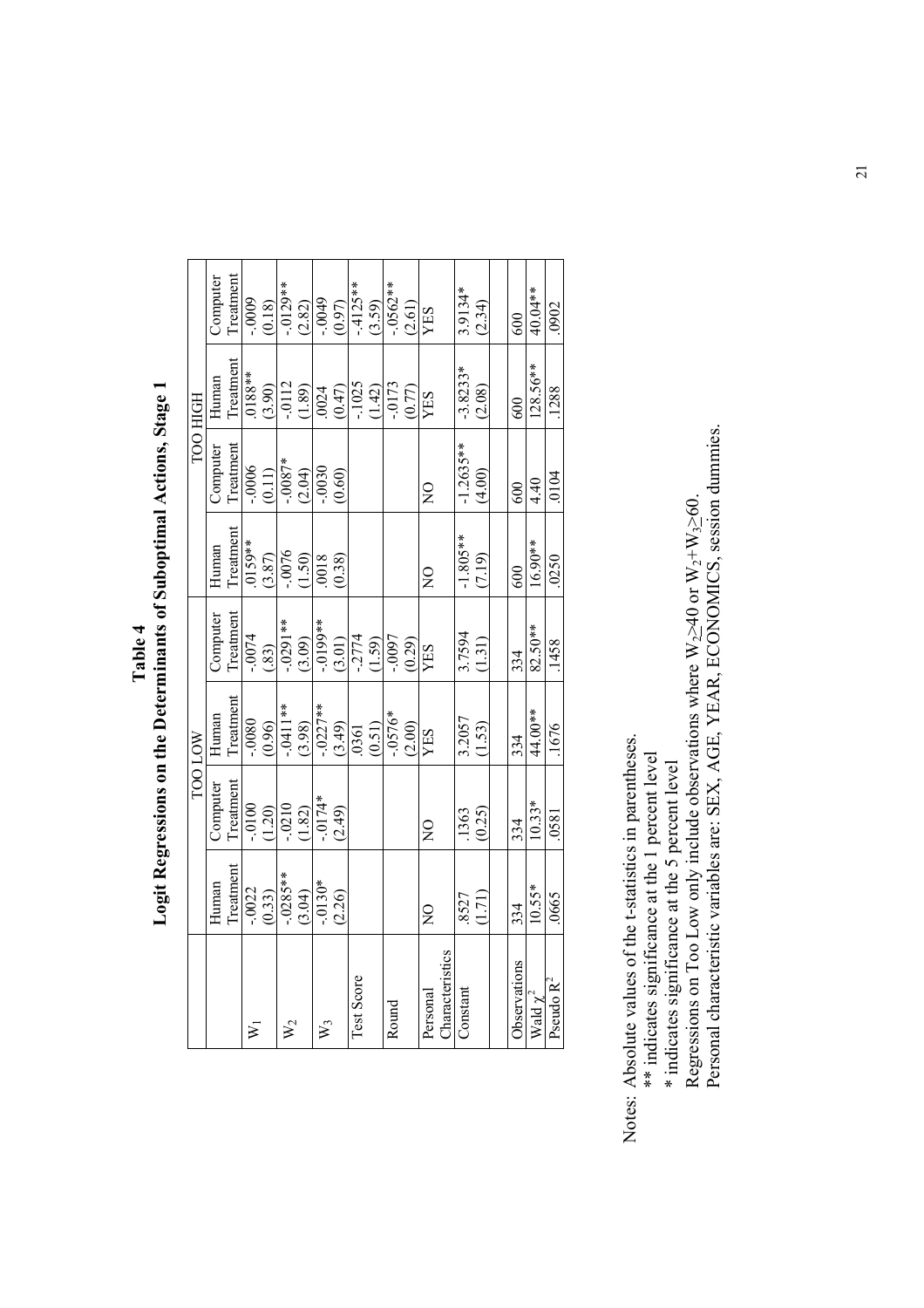|                      |                                                                      | <b>NOTOOL</b>      |                                                                                                             |                                              |                                                                                                           | <b>FOO HIGH</b>                                                                                             |                                                                                             |                                       |
|----------------------|----------------------------------------------------------------------|--------------------|-------------------------------------------------------------------------------------------------------------|----------------------------------------------|-----------------------------------------------------------------------------------------------------------|-------------------------------------------------------------------------------------------------------------|---------------------------------------------------------------------------------------------|---------------------------------------|
|                      | Human                                                                | Computer           | Human                                                                                                       |                                              | Human                                                                                                     | Computer                                                                                                    | Human                                                                                       |                                       |
|                      | Treatment                                                            | Treatment          |                                                                                                             |                                              |                                                                                                           |                                                                                                             |                                                                                             | Computer<br>Treatment                 |
| $\bar{\mathsf{x}}_1$ |                                                                      |                    |                                                                                                             |                                              |                                                                                                           |                                                                                                             |                                                                                             |                                       |
|                      | $-0113$<br>(1.01)                                                    | $\frac{1}{(0.90)}$ |                                                                                                             | Computer<br>Treatment<br>$\frac{1}{0.0149}$  |                                                                                                           |                                                                                                             |                                                                                             | $-0.028$<br>$(0.58)$                  |
| $W_2$                |                                                                      |                    |                                                                                                             |                                              |                                                                                                           |                                                                                                             |                                                                                             |                                       |
|                      | $\begin{array}{c} (1.31) \\ (1.31) \\ (-0.64) \\ (0.64) \end{array}$ | $-0291$<br>(1.73)  | Treatment<br>$\frac{0.965}{0.0156}$<br>$\frac{0.96}{0.156}$<br>$\frac{0.83}{0.017}$<br>$\frac{0.33}{0.017}$ | $-0.0259$<br>(1.33)<br>$-0.0481**$<br>(3.22) | Treatment<br>$\frac{0.025}{0.013}$<br>$\frac{0.44}{0.113}$<br>$\frac{0.40}{0.20}$<br>$\frac{0.27}{0.027}$ | $\begin{array}{r}\n\text{Treatment} \\ \hline\n-0033 \\ \hline\n0.71 \\ 0103* \\ \hline\n2.25\n\end{array}$ | Treatment<br>$-0.0013$<br>$-0.24$<br>$0.0107$<br>$-0.037$<br>$-0.037$<br>$-0.037$<br>(1.21) | .0080<br>(1.33)<br>-.0217**<br>(2.98) |
| $W_3$                |                                                                      | $-0.0370**$        |                                                                                                             |                                              |                                                                                                           |                                                                                                             |                                                                                             |                                       |
|                      |                                                                      | (2.59)             |                                                                                                             |                                              |                                                                                                           | $-0.0173**$<br>(3.16)                                                                                       |                                                                                             |                                       |
| Test Score           |                                                                      |                    | $-3606*$                                                                                                    | $-1687$<br>(1.02)                            |                                                                                                           |                                                                                                             |                                                                                             | $-5033**$<br>  (4.22)                 |
|                      |                                                                      |                    | (2.50)                                                                                                      |                                              |                                                                                                           |                                                                                                             | 0460<br>0.53)                                                                               |                                       |

 $\mathbb{W}_1$ 

 $W_2$ 

 $W_3$ 

Round .0296

Round

Personal **Characteristics** 

Personal<br>Characteristics

Constant  $\vert -1.2182 \vert$ 

Constant

 $\frac{-1.2182}{(1.49)}$ 

-.9999 (1.24)

3.8607 (1.54)

1.3930 (0.37)

Observations 141 150 141 150 450 468 450 468  $Wald \chi^2$  3.13 16.00\*\* 16.06\*\* 55.62\*\* 16.25\* 16.32\*\* 70.87\*\* 74.12\*\* Pseudo R<sup>2</sup> .0219 .0219 .0210 .0210 .0210 .0210 .0210 .0210 .0210 .0210 .0210 .0210

141

150

141

Observations

150

-1.637\*\*  $-1.637**$ <br>(6.00)

-1.0548\*\*  $-1.0548**$ <br>(3.50)

-4.4630\* (2.07)

5.3429\*\*  $5.3429**$ <br>(2.75)

74.12\*\* .2100

70.87\*\* 0880

16.32\*\* .0448

 $16.25*$ 

55.62\*\* 0187.

 $12.66**$ 1456

 $16.00**$  $\frac{1}{292}$ 

.0219 3.13

Pseudo  $R^2$ 

Wald  $\chi^2$ 

468

450

468

450

 $\frac{10.64}{\text{YES}}$ 

ON

 $ON$ 

-.0112 (0.21)

NO NO YES YES NO NO YES YES

ON

 $\overline{Q}$ 

-.0599\*\*

 $\frac{1}{(2.87)}$ <br>(2.87)

-.0543\* (2.38)

Logit Regressions on the Determinants of Suboptimal Actions, Stage 2 **Logit Regressions on the Determinants of Suboptimal Actions, Stage 2**  Table 5 **Table 5** 

Notes: Regressions on Too Low only include observations where  $W_{3,2}$ 40. Notes: Regressions on Too Low only include observations where  $W_3 \ge 40$ .<br>Other notes as in table 4. Other notes as in table 4.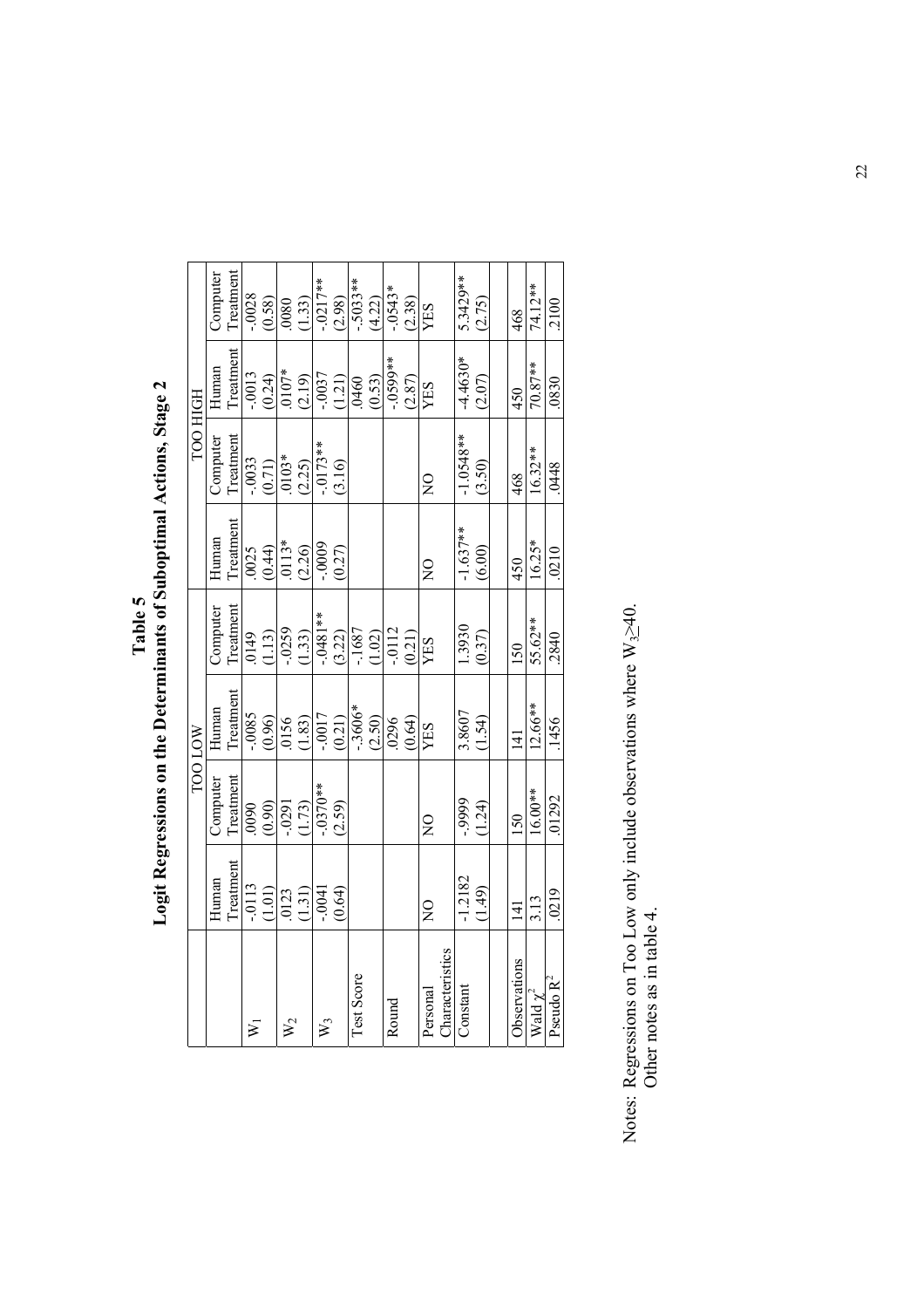# **References**

George Akerlof, 1982, "Labor Contracts as a Partial Gift Exchange", Quarterly Journal of Economics 97, 543 – 569.

George Akerlof and Janet Yellen, 1990, "The Fair Wage-Effort Hypothesis and Unemployment", Quarterly Journal of Economics 105, 255-83.

Iris Bohnet, Bruno S. Frey, and Steffen Huck, 2001, "More Order With Less Law: On Contract Enforcement, Trust, and Crowding", American Political Science Review 95, 131-144.

Ernst Fehr and Armin Falk, 1999, "Wage Rigidity in a Competitive Incomplete Contract Market", Journal of Political Economy 107, 106-134.

Ernst Fehr, Simon Gachter, and Georg Kirchsteiger, 1997, "Reciprocity as a Contract Enforcement Device: Experimental Evidence", Econometrica 65, 833-860.

Ernst Fehr, Georg Kirchsteiger, and Arno Riedl, 1993, "Does Fairness Prevent Market Clearing?", Quarterly Journal of Economics 108, 437-460.

Ernst Fehr, Georg Kirchstieger, and Arno Riedl, 1996, "Involuntary Unemployment and Non-Compensating Wage Differentials in an Experimental Labour Market", Economic Journal 106, 106 – 121.

Ernst Fehr, Alexander Klein, and Klaus M. Schmidt, 2001, "Fairness, Incentives, and Contractual Incompleteness", University of Zurich, Working Paper No. 72.

Urs Fischbacher, 1999, "z-Tree - Zurich Toolbox for Readymade Economic Experiments - Experimenter's Manual", Working Paper No. 21, Institute for Empirical Research in Economics, University of Zurich.

Jagadeesh Gokhale, Erica Groshen, and David Neumark, 1995, "Do Hostile Takeovers Reduce Extramarginal Salary Payments?" Review of Economics and Statistics, 77, 3: 470-85.

Robert Hutchens, 1987, "A Test of Lazear's Theory of Delayed Payment Contracts", Journal of Labor Economics, S153-S170.

Edward Lazear, 1979, "Why is there Mandatory Retirement?", Journal of Political Economy 87, 1261-64.

Edward Lazear, 2000, "Performance Pay and Productivity", American Economic Review, 90, 1346-1361.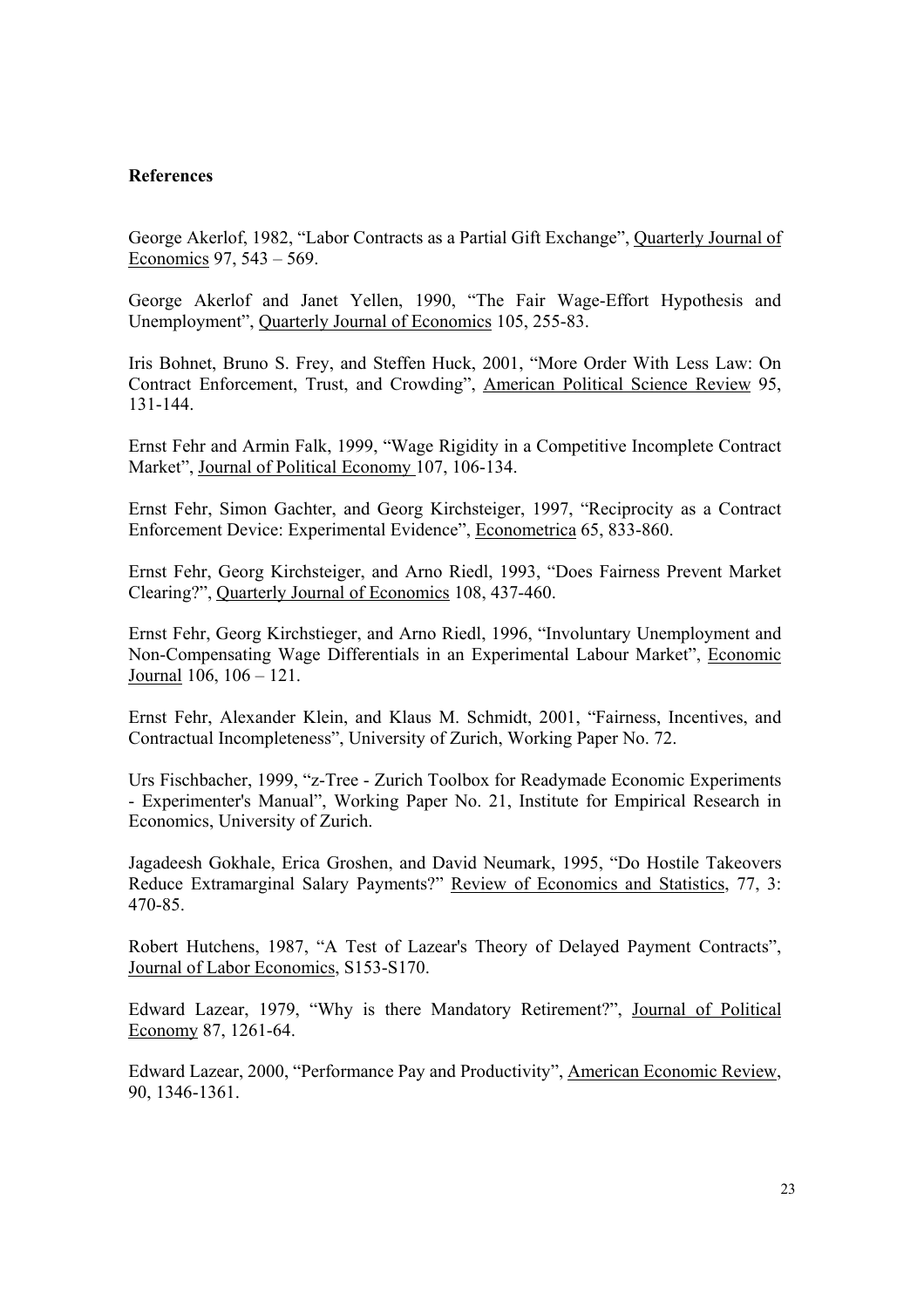Canice Prendergast, 1999, "The Provision of Incentives in Firms", Journal of Economic Literature, 37, 1: 7-63.

Steven Salop and Joanne Salop, 1976, "Self-Selection and Turnover in the Labor Market," Quarterly Journal of Economics, 90, 4: 619-27.

Andrew Seltzer and David Merrett, 2000, "Personnel Practices at the Union Bank of Australia: Panel Evidence from the 1887-1900 Entry Cohorts", Journal of Labor Economics, 18, 573-613.

StataCorp. 2003. *Stata Statistical Software: Release 8.0 User's Guide.* College Station, TX: Stata Corporation, 271-275.

Halbert White, 1980, "A heteroscedasticity-consistent covariance matrix estimator and a direct test for heteroscedasticity", Econometrica 48, 817-838.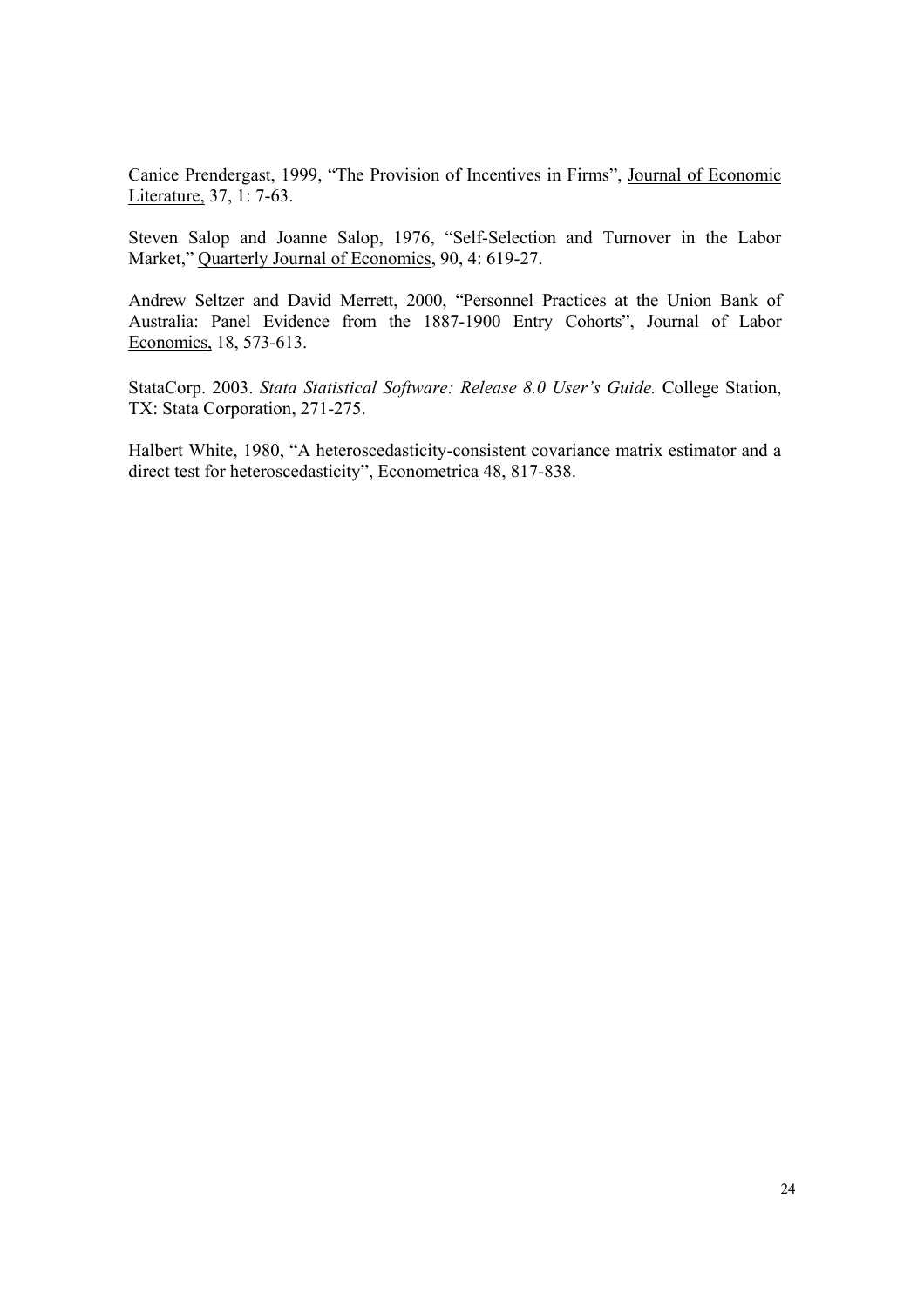## **Appendix: Instructions to Subjects**

## **Human Treatment**

### *Welcome to our experiment!*

*Please be quiet during the entire experiment. Do not talk to your neighbours and do not try to look at their screens. Simply concentrate on what you have to do. If you have any questions, please raise your hand. We will come to you and answer it privately.* 

You are participating in an economics experiment in which you interact with other participants for twenty rounds. Depending on your choices, the other participants' choices and luck you can earn a considerable amount of money. The amount of money you will receive depends on how well you understand these instructions, so read carefully. You will receive the money immediately after the experiment.

In each round you will interact with one other participant who is chosen at random. Once a round is over, you will be matched with a new participant, again at random.

At the beginning of the experiment each participant is assigned one of two roles, either X or Y. Everybody keeps their role during the entire experiment.

Let us now describe what happens in each of the 20 rounds. At the beginning of the round X has to offer Y some money. More specifically, he has to decide about three different amounts that will be paid to Y at stages 1, 2, 3 of the round. Depending on the actions of Y, the round may end before stage 2 or 3, in which case the amount offered by X will NOT be paid for those stages. After X has made the offer of some money, Y has to take up to two decisions that determine the total earnings of both X and Y.

Sounds complicated? Don't worry. Here is a detailed description of the entire round.

At the start of each round X decides about three different amounts that he is willing to pay to Y. Let's call these amounts W1, W2, and W3. The value of each W1, W2, and W3 can be any amount between £0.00 and  $£1.20$ . This is the only decision that X will make during the round, but the cash payoff of that decision depends on the process described below, so everyone should read on carefully.

**1st stage**: Y is informed about W1, W2, and W3. Then he faces his own choice: He has to pick one of three different actions, which we call LOW, MEDIUM, and HIGH. Each of these three actions cause some costs for Y and some benefits for X. Let's call these amounts COST1 and BENEFIT1.

If Y chooses LOW, he faces COST1 of £0.00, while X earns BENEFIT1 of £0.50. If Y chooses MEDIUM, he faces COST1 of £0.20, while X earns BENEFIT1 of £1.00. If Y chooses HIGH, he faces COST1 of £0.40, while X earns BENEFIT1 of £1.40.

If Y chooses MEDIUM or HIGH he receives  $(\text{\pounds}0.40 + \text{W1} - \text{COST1})$ . The round then continues with stage 2. If Y has chosen LOW, chance decides whether the round continues or not. More specifically, the computer will flip a coin. If it lands on heads, the round continues to stage 2. If the coin lands on tails, the round is over. The final payoffs received by the two players for the round are as follows:

X receives (£1.00 - W1) Y receives  $(f0.40 + W1 - COST1)$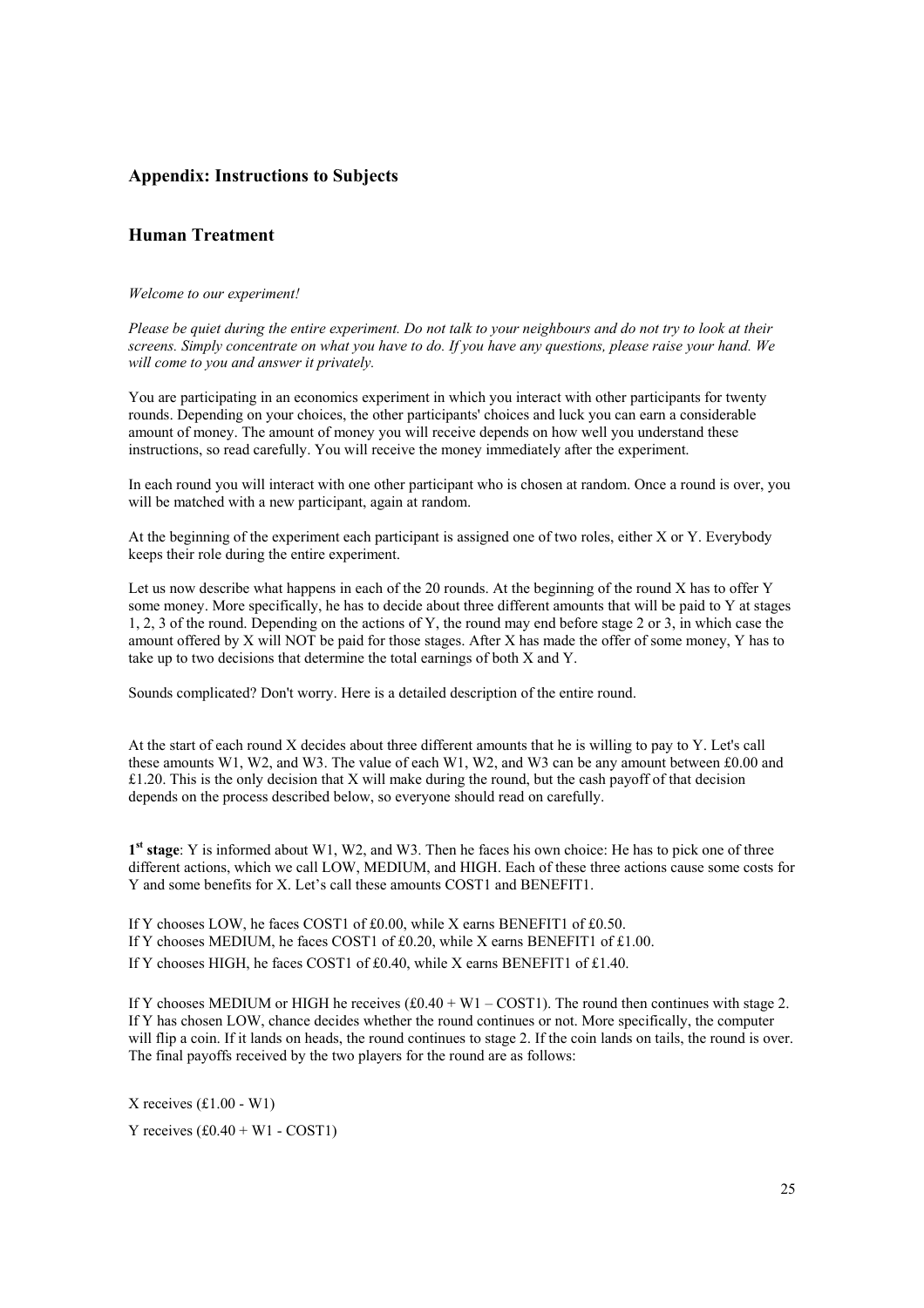Both participants are informed about what happened so far and their earnings for the round.

**2nd stage**: Stage 2 is the same as stage 1., i.e., again Y decides whether to choose LOW, MEDIUM, or HIGH. This has the same payoff consequences as in stage 1 (i.e. COST2 and BENEFIT2 are the same as COST1 and BENEFIT1).

If Y chooses MEDIUM or HIGH he receives (W2 – COST2) in addition to his earnings from stage 1. The round then continues with stage 3. If Y has chosen LOW, the computer will flip a coin. If it lands on heads, the round continues to stage 3.

If the coin lands on tails, the round is over. The final payoffs received by the two players for the round are as follows:

 $X$  receives (BENEFIT1 + BENEFIT2 – W1 – W2) Y receives  $(£0.40 + W1 + W2 - COST1 - COST2)$ 

Both participants are informed about what happened so far and their earnings for the round.

**3rd stage:** There is no choice in stage 3 and what happens is very simple. X pays the amount W3 (which he has chosen in the very first stage) to Y. That is, if round 3 is reached, we will subtract W3 from X's total earnings in this round and will add W3 to Y's total earnings in this round.

The final payoffs received by the two players for the round are as follows:

 $X$  receives (BENEFIT1 + BENEFIT2 – W1 – W2 – W3) Y receives  $(£0.40 + W1 + W2 + W3 - COST1 - COST2)$ 

At the end of the  $3<sup>rd</sup>$  stage both X and Y will be reminded of what happened in this round, i.e., they will see X's choice of W1, W2, and W3 as well as Y's choices between LOW, MEDIUM, and HIGH. They will also see the final payoff for both X and Y in the round. Finally, you will see your total earnings so far, over all previous rounds.

At the end of the experiment you will be paid your total earnings over all 20 rounds in cash and be asked to sign a receipt.

This procedure may sound more complicated than it is. Take your time to read through the instructions again. And if you have any questions raise your hand. In a couple of minutes we will distribute an online questionnaire that we ask you to fill out. The purpose of this is simply to make sure that everybody fully understands the rules of the experiment before we actually start. You will need to answer each question correctly before beginning.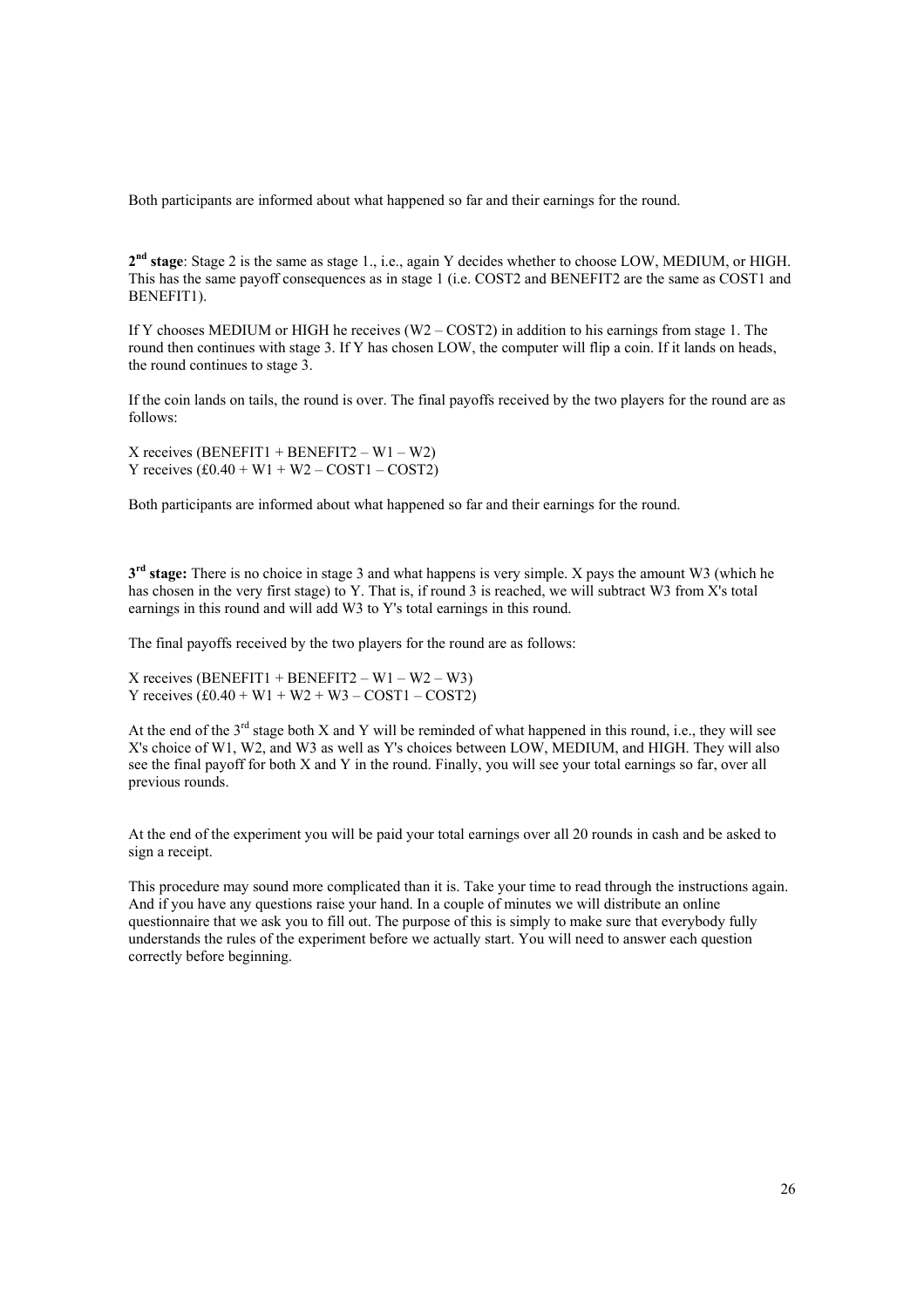## **Computer Treatment**

## *Welcome to our experiment!*

*Please be quiet during the entire experiment. Do not talk to your neighbours and do not try to look at their screens. Simply concentrate on what you have to do. If you have any questions, please raise your hand. We will come to you and answer it privately.* 

You are participating in an economics experiment in which you interact with a computer for twenty rounds. Depending on your choices and luck you can earn a considerable amount of money. The amount of money you will receive depends on how well you understand these instructions, so read carefully. You will receive the money immediately after the experiment.

Let us now describe what happens in each of the 20 rounds. At the beginning of the round the computer offers you some money. The amount that the computer offers in each round **has been pre-determined** and **cannot** be influenced by your strategy. Depending on the your actions in stage 1 and 2, the round may end before stage 2 or 3, in which case the amount offered by the computer will NOT be paid for those stages. After the computer has made the offer of some money, you have to take up to two decisions that determine your total earnings.

Sounds complicated? Don't worry. Here is a detailed description of the entire round.

**1st stage:** At the start of this stage the computer offers three different amounts that it will pay to you. Let's call these amounts W1, W2, and W3. The value of each W1, W2, and W3 can be any amount between £0.00 and £1.20.

You are informed about W1, W2, and W3. You then must make your own choice: specifically you must pick one of three different actions, which we call LOW, MEDIUM, and HIGH. Each of these three actions causes some costs for you. Let's call this amount COST1.

If you choose LOW, you face COST1 of £0.00. If you choose MEDIUM, you face COST1 of £0.20. If you choose HIGH, you face COST1 of £0.40.

If you choose MEDIUM or HIGH you receive  $(£0.40 + W1 - COST1)$ . The round then continues with stage 2. If you chose LOW, chance decides whether the round continues or not. More specifically, the mastercomputer will flip a coin. If it lands on heads, the round continues to stage 2.

If the coin lands on tails, the round is over. The final payoff you receive for the round is:

 $(£0.40 + W1 - COST1)$  where COST1 is zero because you chose LOW at stage 1

You are then informed about what happened so far and your earnings for the round.